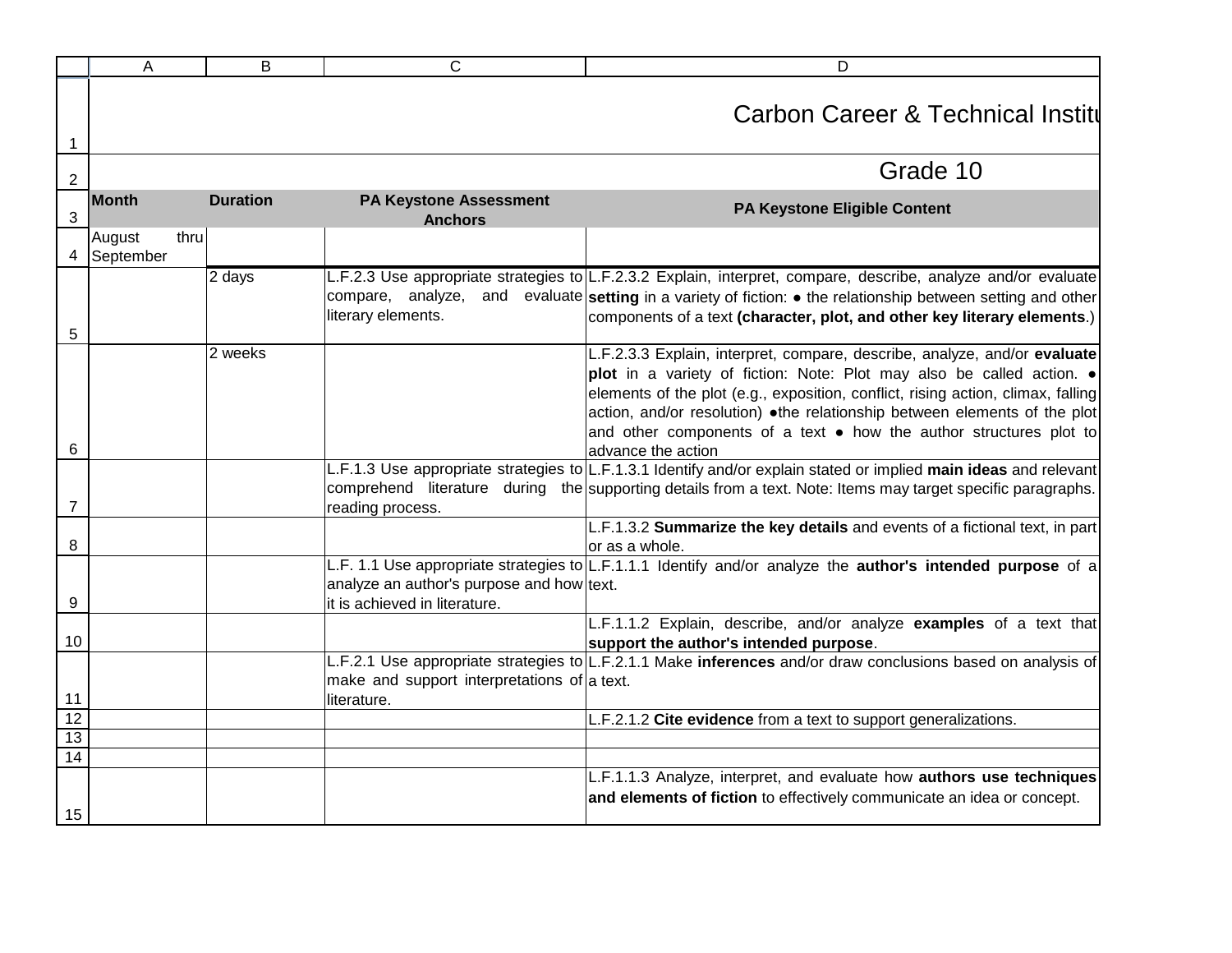|                 | Α            | B               | $\mathsf{C}$                                                          | D                                                                                                                                                                                                                                                                                                                                                                                                                  |
|-----------------|--------------|-----------------|-----------------------------------------------------------------------|--------------------------------------------------------------------------------------------------------------------------------------------------------------------------------------------------------------------------------------------------------------------------------------------------------------------------------------------------------------------------------------------------------------------|
| 3               | <b>Month</b> | <b>Duration</b> | <b>PA Keystone Assessment</b><br><b>Anchors</b>                       | PA Keystone Eligible Content                                                                                                                                                                                                                                                                                                                                                                                       |
|                 |              |                 | determine and clarify meaning of a text.<br>vocabulary in literature. | L.F.1.2 Use appropriate strategies to L.F.1.2.1 Identify and/or apply a synonym or antonym of a word used in                                                                                                                                                                                                                                                                                                       |
| 16              |              |                 |                                                                       |                                                                                                                                                                                                                                                                                                                                                                                                                    |
| 17              |              |                 |                                                                       | L.F.1.2.2 Identify how the meaning of a word is changed when an affix<br>is added; identify the meaning of a word with an affix from a text.                                                                                                                                                                                                                                                                       |
| 18              |              |                 |                                                                       | L.F.1.2.3 Use context clues to determine or clarify the meaning of<br>unfamiliar, multiple-meaning, or ambiguous words.                                                                                                                                                                                                                                                                                            |
| $\overline{19}$ |              |                 |                                                                       | L.F.1.2.4 Draw conclusions about connotations of words.                                                                                                                                                                                                                                                                                                                                                            |
| 20              |              | 3 days          | literary elements.                                                    | L.N.2.3 Use appropriate strategies to L.N.2.3.2 Explain, interpret, compare, describe, analyze, and/or evaluate<br>compare, analyze, and evaluate setting in a variety of nonfiction: . the relationship between setting and<br>other components of a text (character, plot, and other key literary<br>elements)                                                                                                   |
| 21              |              |                 |                                                                       | L.N.2.3.3 Explain, interpret, compare, describe, analyze, and/or evaluate<br>plot in a variety of nonfiction: Note: Plot may also be called action. .<br>elements of the plot (e.g., exposition, conflict, rising action, climax, falling<br>action, and/or resolution) .the relationship between elements of the plot<br>and othe components of a text . how the author structures plot to<br>advance the action. |
| 22              |              |                 | reading process.                                                      | L.N.1.3 Use appropriate strategies to L.N.1.3.1 Identify and/or explain stated or implied main ideas and<br>comprehend literature during the relevant supporting details from a text. Note: Items may target specific<br>paragraphs.                                                                                                                                                                               |
| 23              |              |                 |                                                                       | L.N.1.3.2 Summarize the key details and events of a nonfictional text, in<br>part or as a whole.                                                                                                                                                                                                                                                                                                                   |
| 24              |              |                 |                                                                       | L.N.1.3.3 Analyze the interrelationships of ideas and events in text to<br>determine how one idea or event may interact and influence another.                                                                                                                                                                                                                                                                     |
| 25              |              |                 | vocabulary in literature.                                             | L.N.1.2 Use appropriate strategies to L.N.1.2.2 Identify how the meaning of a word is changed when an affix is<br>determine and clarify meaning of added; identify the meaning of a word with an affix from a text.                                                                                                                                                                                                |
| 26              |              |                 |                                                                       | L.N.1.2.3 Use context clues to deterine or clarify the meaning of<br>unfamiliar, multiple-meaning, or ambiguous words.                                                                                                                                                                                                                                                                                             |
| $\overline{27}$ |              |                 |                                                                       |                                                                                                                                                                                                                                                                                                                                                                                                                    |
| 28              |              | 2 days          | literary elements.                                                    | L.N.2.3 Use appropriate strategies to L.N.2.3.2 Explain, interpret, compare, describe, analyze, and/or evaluate<br>compare, analyze, and evaluate setting in a variety of nonfiction: • the relationship between setting and<br>other components of a text (character, plot, and other key literary<br>elements)                                                                                                   |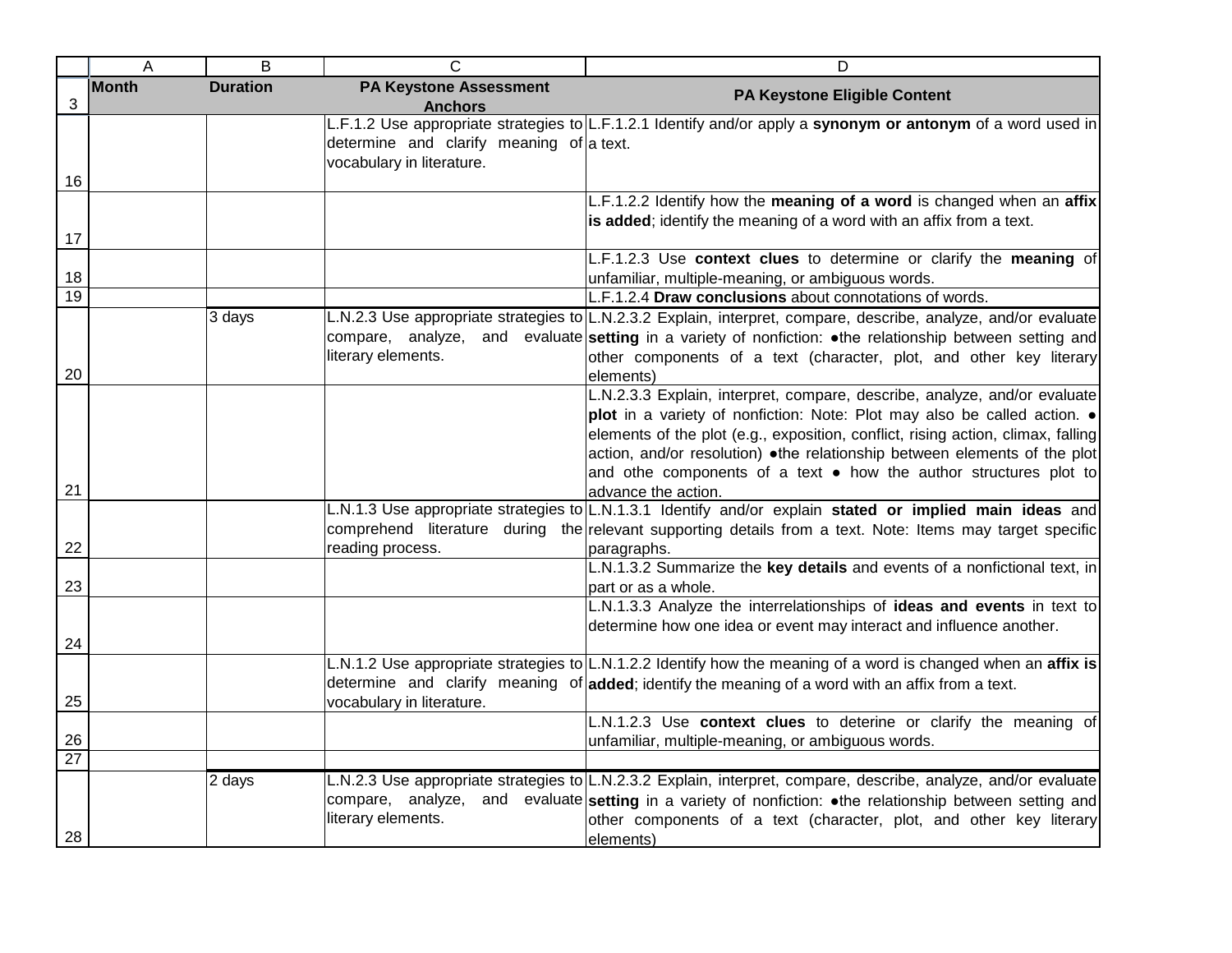|                 | A            | B               | C                                                                     | D                                                                                                                                                                                                                                                                                                                                                                                                                                                                                                                                              |
|-----------------|--------------|-----------------|-----------------------------------------------------------------------|------------------------------------------------------------------------------------------------------------------------------------------------------------------------------------------------------------------------------------------------------------------------------------------------------------------------------------------------------------------------------------------------------------------------------------------------------------------------------------------------------------------------------------------------|
| 3               | <b>Month</b> | <b>Duration</b> | <b>PA Keystone Assessment</b><br><b>Anchors</b>                       | PA Keystone Eligible Content                                                                                                                                                                                                                                                                                                                                                                                                                                                                                                                   |
|                 |              |                 |                                                                       | L.N.2.3.3 Explain, interpret, compare, describe, analyze, and/or evaluate<br>plot in a variety of nonfiction: Note: Plot may also be called action. .<br>elements of the plot (e.g., exposition, conflict, rising action, climax, falling<br>action, and/or resolution) .the relationship between elements of the plot<br>and othe components of a text • how the author structures plot to                                                                                                                                                    |
| 29              |              |                 |                                                                       | advance the action.<br>L.N.1.3 Use appropriate strategies to L.N.1.3.1 Identify and/or explain stated or implied main ideas and<br>comprehend literature during the relevant supporting details from a text. Note: Items may target specific                                                                                                                                                                                                                                                                                                   |
| 30              |              |                 | reading process.                                                      | paragraphs.                                                                                                                                                                                                                                                                                                                                                                                                                                                                                                                                    |
| 31              |              |                 |                                                                       | L.N.1.3.2 Summarize the key details and events of a nonfictional text, in<br>part or as a whole.                                                                                                                                                                                                                                                                                                                                                                                                                                               |
| 32              |              |                 |                                                                       | L.N.1.3.3 Analyze the interrelationships of ideas and events in text to<br>determine how one idea or event may interact and influence another.                                                                                                                                                                                                                                                                                                                                                                                                 |
| 33              |              |                 | make and support interpretations of of a text.<br>literature.         | L.N.2.1 Use appropriate strategies to L.N.2.1.1 Make inferences and/or draw conclusions based on analysis                                                                                                                                                                                                                                                                                                                                                                                                                                      |
| 34              |              |                 |                                                                       | L.N.2.1.2 Cite evidence from a text to support generalizations.                                                                                                                                                                                                                                                                                                                                                                                                                                                                                |
| 35              |              | 1 week          | determine and clarify meaning of a text.<br>vocabulary in literature. | L.N.1.2 Use appropriate strategies to L.N.1.2.1 Identify and/or apply a synonym or antonym of a word used in                                                                                                                                                                                                                                                                                                                                                                                                                                   |
| 36              |              |                 |                                                                       | L.N.1.2.4 Draw conclusions about connotations of words.                                                                                                                                                                                                                                                                                                                                                                                                                                                                                        |
| 37              |              |                 | vocabulary in literature.                                             | L.N.1.2 Use appropriate strategies to L.N.1.2.2 Identify how the meaning of a word is changed when an affix is<br>determine and clarify meaning of added; identify the meaning of a word with an affix from a text.                                                                                                                                                                                                                                                                                                                            |
| 38              |              |                 |                                                                       | L.N.1.2.3 Use context clues to deterine or clarify the meaning of<br>unfamiliar, multiple-meaning, or ambiguous words.                                                                                                                                                                                                                                                                                                                                                                                                                         |
| 39              |              |                 |                                                                       |                                                                                                                                                                                                                                                                                                                                                                                                                                                                                                                                                |
| 40              |              |                 |                                                                       |                                                                                                                                                                                                                                                                                                                                                                                                                                                                                                                                                |
| $\overline{41}$ |              |                 |                                                                       |                                                                                                                                                                                                                                                                                                                                                                                                                                                                                                                                                |
| 42              | October      | 2 days          | literary elements.                                                    | L.F.2.3 Use appropriate strategies to L.F.2.3.1 Explain, interpret, compare, describe, analyze, and/or evaluate<br>compare, analyze, and evaluate character in a variety of fiction: Note: Character may also be called<br>narrator or speaker. • The actions, motives, dialogue, emotions/feelings,<br>traits, and relationships between characters within fictional text • the<br>relationship between characters and other components of a text. . the<br>development of complex characters and their roles and functions within a<br>text. |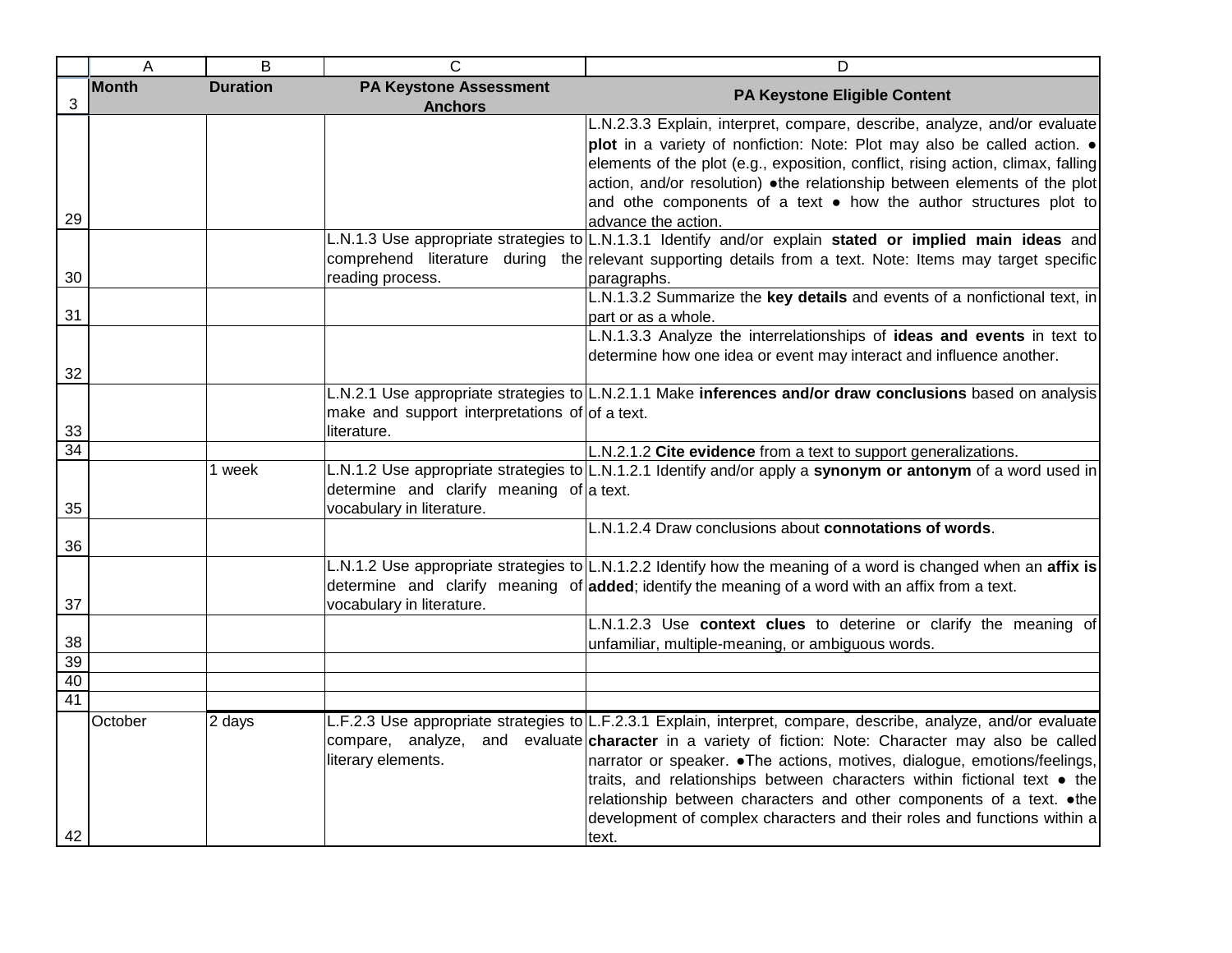|    | Α            | B               | C                                                                          | D                                                                                                                                                                                                                                                                                                                                                                                                                                                                                                                                                        |
|----|--------------|-----------------|----------------------------------------------------------------------------|----------------------------------------------------------------------------------------------------------------------------------------------------------------------------------------------------------------------------------------------------------------------------------------------------------------------------------------------------------------------------------------------------------------------------------------------------------------------------------------------------------------------------------------------------------|
| 3  | <b>Month</b> | <b>Duration</b> | <b>PA Keystone Assessment</b><br><b>Anchors</b>                            | PA Keystone Eligible Content                                                                                                                                                                                                                                                                                                                                                                                                                                                                                                                             |
| 43 |              | 2 weeks         | reading process.                                                           | L.F.1.3 Use appropriate strategies to L.F.1.3.1 Identify and/or explain stated or implied main ideas and relevant<br>comprehend literature during the supporting details from a text. Note: Items may target specific paragraphs.                                                                                                                                                                                                                                                                                                                        |
| 44 |              |                 |                                                                            | L.F.1.3.2 Summarize the key details and events of a fictional text, in part<br>or as a whole.                                                                                                                                                                                                                                                                                                                                                                                                                                                            |
| 45 |              |                 | analyze an author's purpose and how text.<br>it is achieved in literature. | L.F. 1.1 Use appropriate strategies to L.F.1.1.1 Identify and/or analyze the <b>author's intended purpose</b> of a                                                                                                                                                                                                                                                                                                                                                                                                                                       |
| 46 |              |                 |                                                                            | L.F.1.1.2 Explain, describe, and/or analyze examples of a text that<br>support the author's intended purpose.                                                                                                                                                                                                                                                                                                                                                                                                                                            |
| 47 |              |                 |                                                                            | L.F.1.1.3 Analyze, interpret, and evaluate how authors use techniques<br>and elements of fiction to effectively communicate an idea or concept.                                                                                                                                                                                                                                                                                                                                                                                                          |
| 48 |              |                 | make and support interpretations of a text.<br>literature.                 | L.F.2.1 Use appropriate strategies to L.F.2.1.1 Make inferences and/or draw conclusions based on analysis of                                                                                                                                                                                                                                                                                                                                                                                                                                             |
| 49 |              |                 |                                                                            | L.F.2.1.2 Cite evidence from a text to support generalizations.                                                                                                                                                                                                                                                                                                                                                                                                                                                                                          |
| 50 |              |                 |                                                                            |                                                                                                                                                                                                                                                                                                                                                                                                                                                                                                                                                          |
| 51 |              |                 |                                                                            |                                                                                                                                                                                                                                                                                                                                                                                                                                                                                                                                                          |
| 52 |              |                 | determine and clarify meaning of a text.<br>vocabulary in literature.      | L.F.1.2 Use appropriate strategies to L.F.1.2.1 Identify and/or apply a synonym or antonym of a word used in                                                                                                                                                                                                                                                                                                                                                                                                                                             |
| 53 |              |                 |                                                                            | L.F.1.2.2 Identify how the meaning of a word is changed when an affix<br>is added; identify the meaning of a word with an affix from a text.                                                                                                                                                                                                                                                                                                                                                                                                             |
|    |              |                 |                                                                            | L.F.1.2.3 Use context clues to determine or clarify the meaning of                                                                                                                                                                                                                                                                                                                                                                                                                                                                                       |
| 54 |              |                 |                                                                            | unfamiliar, multiple-meaning, or ambiguous words.                                                                                                                                                                                                                                                                                                                                                                                                                                                                                                        |
| 55 |              |                 |                                                                            | L.F.1.2.4 Draw conclusions about connotations of words.                                                                                                                                                                                                                                                                                                                                                                                                                                                                                                  |
| 56 |              |                 |                                                                            |                                                                                                                                                                                                                                                                                                                                                                                                                                                                                                                                                          |
|    |              | 1 week          | compare, analyze,<br>literary elements.                                    | L.N.2.3 Use appropriate strategies to L.N.2.3.1 Explain, interpret, compare, describe, analyze, and/or evaluate<br>and evaluate character in a variety of nonfiction: Note: Character may also be called<br>narrator, speaker, or subject of a biography. . the actions, motives,<br>dialogue, emotions/feelings, traits, and relationships between characters<br>within nonfictional text .the relationship between characters and other<br>components of a text •the development of complex characters and their<br>roles and functions within a text. |
| 57 |              |                 |                                                                            |                                                                                                                                                                                                                                                                                                                                                                                                                                                                                                                                                          |
| 58 |              |                 | reading process.                                                           | L.N.1.3 Use appropriate strategies to L.N.1.3.1 Identify and/or explain stated or implied main ideas and<br>comprehend literature during the relevant supporting details from a text. Note: Items may target specific<br>paragraphs.                                                                                                                                                                                                                                                                                                                     |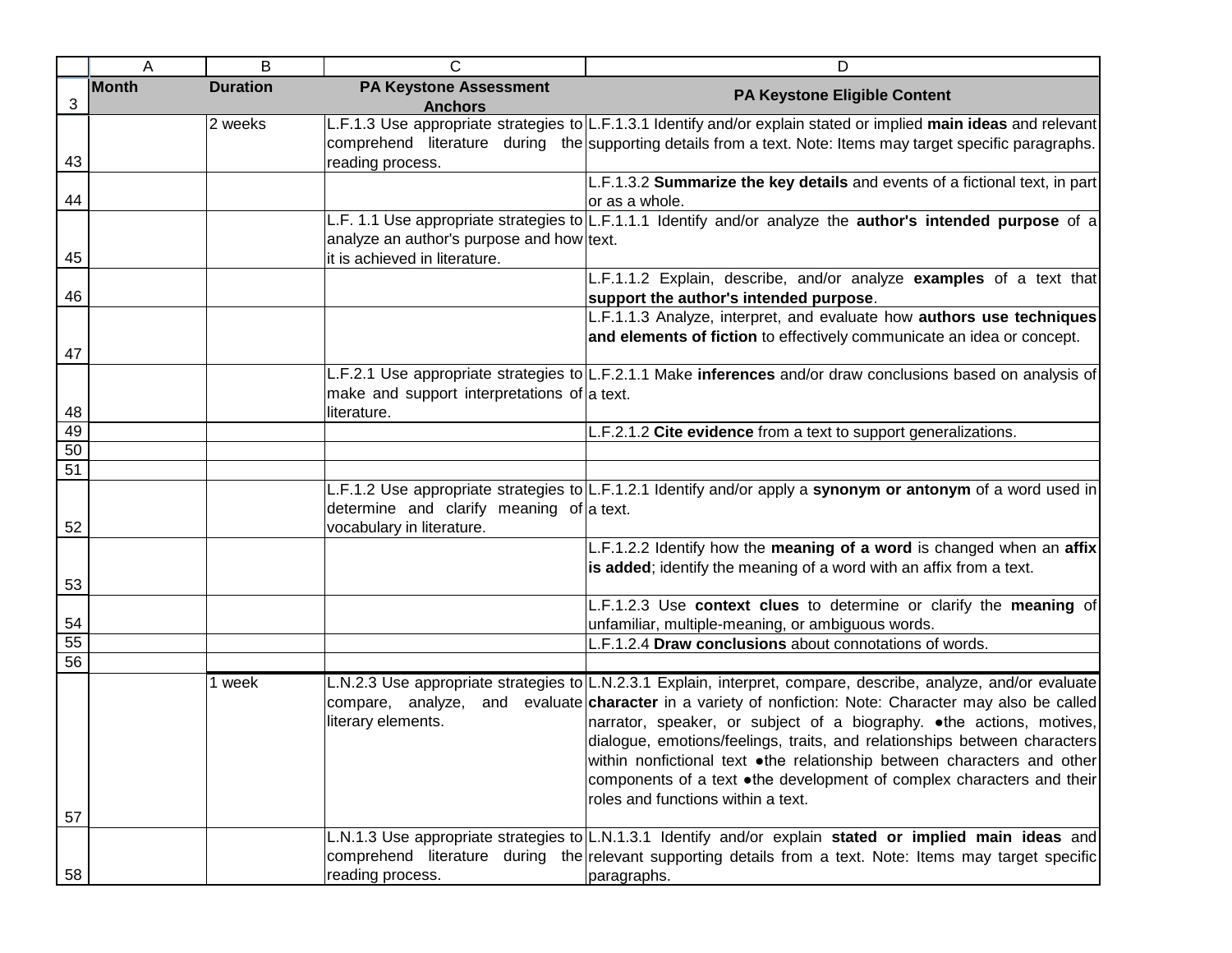|    | A            | B               | $\mathsf{C}$                                                               | D                                                                                                                                                                                                                                                                                                                                                                                                                                                                                         |
|----|--------------|-----------------|----------------------------------------------------------------------------|-------------------------------------------------------------------------------------------------------------------------------------------------------------------------------------------------------------------------------------------------------------------------------------------------------------------------------------------------------------------------------------------------------------------------------------------------------------------------------------------|
| 3  | <b>Month</b> | <b>Duration</b> | <b>PA Keystone Assessment</b><br><b>Anchors</b>                            | PA Keystone Eligible Content                                                                                                                                                                                                                                                                                                                                                                                                                                                              |
| 59 |              |                 |                                                                            | L.N.1.3.2 Summarize the key details and events of a nonfictional text, in<br>part or as a whole.                                                                                                                                                                                                                                                                                                                                                                                          |
| 60 |              |                 |                                                                            | L.N.1.3.3 Analyze the interrelationships of ideas and events in text to<br>determine how one idea or event may interact and influence another.                                                                                                                                                                                                                                                                                                                                            |
| 61 |              | 3 days          | make and support interpretations of of a text.<br>literature.              | L.N.2.1 Use appropriate strategies to L.N.2.1.1 Make inferences and/or draw conclusions based on analysis                                                                                                                                                                                                                                                                                                                                                                                 |
| 62 |              |                 |                                                                            | L.N.2.1.2 Cite evidence from a text to support generalizations.                                                                                                                                                                                                                                                                                                                                                                                                                           |
| 63 |              |                 | vocabulary in literature.                                                  | L.N.1.2 Use appropriate strategies to L.N.1.2.2 Identify how the meaning of a word is changed when an affix is<br>determine and clarify meaning of added; identify the meaning of a word with an affix from a text.                                                                                                                                                                                                                                                                       |
| 64 |              |                 |                                                                            | L.N.1.2.3 Use context clues to determine or clarify the meaning of<br>unfamiliar, multiple-meaning, or ambiguous words.                                                                                                                                                                                                                                                                                                                                                                   |
| 65 |              |                 |                                                                            |                                                                                                                                                                                                                                                                                                                                                                                                                                                                                           |
| 66 |              |                 |                                                                            |                                                                                                                                                                                                                                                                                                                                                                                                                                                                                           |
|    | November     | 2 days          | compare, analyze,<br>literary elements.                                    | L.F.2.3 Use appropriate strategies to L.F.2.3.5 Explain, interpret, compare, descrie, analyze, and/or evaluate<br>and evaluate tone, style, and/or mood in a variety of fiction: • the relationship between<br>the tone, style, and/or mood and other components of a text $\bullet$ how voice<br>and choice of speaker (narrator) affect the mood, tone, and/or meaning of<br>a text .how diction, syntax, figurative language, sentence variety, etc.,<br>determine the author's style. |
| 67 |              |                 |                                                                            |                                                                                                                                                                                                                                                                                                                                                                                                                                                                                           |
| 68 |              | 1.5 week        |                                                                            | L.F.2.3.6 Explain, interpret, compare, describe, analyze, and/or evaluate<br>point of view in a variety of fiction: . the point of view of the narrator as<br>first person or third person point of view .the impact of point of view on<br>the meaning of a text as a whole                                                                                                                                                                                                              |
| 69 |              |                 | analyze an author's purpose and how text.<br>it is achieved in literature. | L.F. 1.1 Use appropriate strategies to L.F.1.1.1 Identify and/or analyze the author's intended purpose of a                                                                                                                                                                                                                                                                                                                                                                               |
| 70 |              |                 |                                                                            | L.F.1.1.2 Explain, describe, and/or analyze examples of a text that<br>support the author's intended purpose.                                                                                                                                                                                                                                                                                                                                                                             |
| 71 |              |                 |                                                                            | L.F.1.1.3 Analyze, interpret, and evaluate how authors use techniques<br>and elements of fiction to effectively communicate an idea or concept.                                                                                                                                                                                                                                                                                                                                           |
| 72 |              | 2 weeks         | reading process.                                                           | L.F.1.3 Use appropriate strategies to L.F.1.3.1 Identify and/or explain stated or implied main ideas and relevant<br>comprehend literature during the supporting details from a text. Note: Items may target specific paragraphs.                                                                                                                                                                                                                                                         |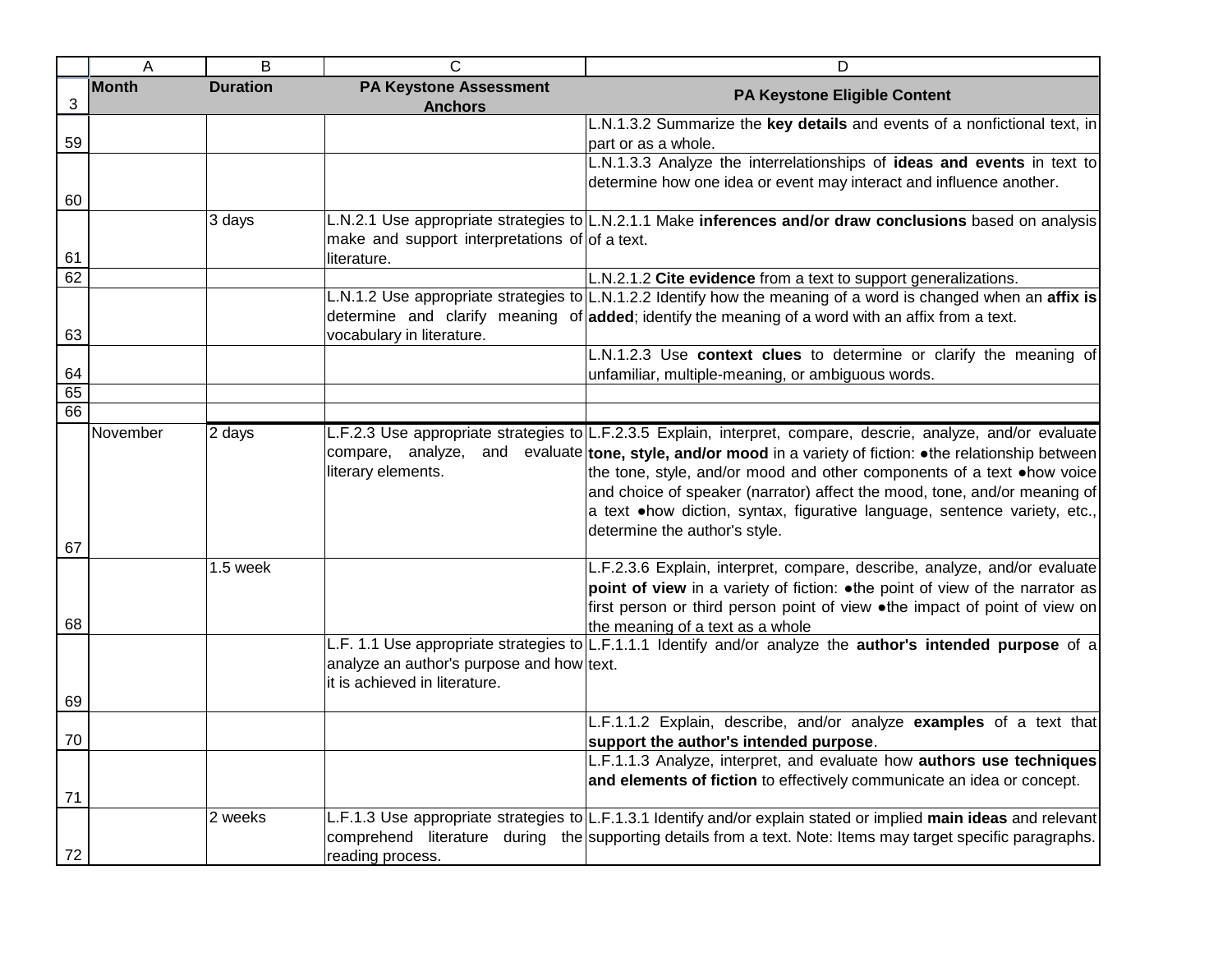|                 | A            | B               | С                                                                          | D                                                                                                                                                                                                                                                                                                                                                                                                                                                                                                                                        |
|-----------------|--------------|-----------------|----------------------------------------------------------------------------|------------------------------------------------------------------------------------------------------------------------------------------------------------------------------------------------------------------------------------------------------------------------------------------------------------------------------------------------------------------------------------------------------------------------------------------------------------------------------------------------------------------------------------------|
| 3               | <b>Month</b> | <b>Duration</b> | <b>PA Keystone Assessment</b><br><b>Anchors</b>                            | PA Keystone Eligible Content                                                                                                                                                                                                                                                                                                                                                                                                                                                                                                             |
| 73              |              | 3 days          | analyze an author's purpose and how text.<br>it is achieved in literature. | L.F. 1.1 Use appropriate strategies to L.F.1.1.1 Identify and/or analyze the <b>author's intended purpose</b> of a                                                                                                                                                                                                                                                                                                                                                                                                                       |
|                 |              |                 |                                                                            | L.F.1.1.2 Explain, describe, and/or analyze examples of a text that                                                                                                                                                                                                                                                                                                                                                                                                                                                                      |
| 74              |              |                 |                                                                            | support the author's intended purpose.<br>L.F.1.1.3 Analyze, interpret, and evaluate how authors use techniques                                                                                                                                                                                                                                                                                                                                                                                                                          |
|                 |              |                 |                                                                            | and elements of fiction to effectively communicate an idea or concept.                                                                                                                                                                                                                                                                                                                                                                                                                                                                   |
| 75              |              |                 |                                                                            |                                                                                                                                                                                                                                                                                                                                                                                                                                                                                                                                          |
| 76              |              |                 | determine and clarify meaning of a text.<br>vocabulary in literature.      | L.F.1.2 Use appropriate strategies to L.F.1.2.1 Identify and/or apply a synonym or antonym of a word used in                                                                                                                                                                                                                                                                                                                                                                                                                             |
|                 |              |                 |                                                                            | L.F.1.2.2 Identify how the meaning of a word is changed when an affix<br>is added; identify the meaning of a word with an affix from a text.                                                                                                                                                                                                                                                                                                                                                                                             |
| 77              |              |                 |                                                                            |                                                                                                                                                                                                                                                                                                                                                                                                                                                                                                                                          |
| 78              |              |                 |                                                                            | L.F.1.2.3 Use context clues to determine or clarify the meaning of<br>unfamiliar, multiple-meaning, or ambiguous words.                                                                                                                                                                                                                                                                                                                                                                                                                  |
| $\overline{79}$ |              |                 |                                                                            | L.F.1.2.4 Draw conclusions about connotations of words.                                                                                                                                                                                                                                                                                                                                                                                                                                                                                  |
| 80              |              |                 |                                                                            |                                                                                                                                                                                                                                                                                                                                                                                                                                                                                                                                          |
| 81              | December     | 2 days          | compare, analyze,<br>literary elements.                                    | L.F.2.3 Use appropriate strategies to L.F.2.3.4 Explain, interpret, compare, describe, analyze, and/or evaluate<br>and evaluate theme in a variety of fiction: • the relationship between the theme and<br>other components of a text .comparing and contrasting how major<br>themes are developed across genres • the reflection of traditional and<br>contemporary issues, themes, motifs, universal characters, and genres .<br>the way in which a work of literature is related to the themes and issues of<br>its historical period |
| 82              |              | 1.5 week        | reading process.                                                           | L.F.1.3 Use appropriate strategies to L.F.1.3.1 Identify and/or explain stated or implied main ideas and relevant<br>comprehend literature during the supporting details from a text. Note: Items may target specific paragraphs.                                                                                                                                                                                                                                                                                                        |
| 83              |              |                 | analyze an author's purpose and how text.<br>it is achieved in literature. | L.F. 1.1 Use appropriate strategies to L.F.1.1.1 Identify and/or analyze the <b>author's intended purpose</b> of a                                                                                                                                                                                                                                                                                                                                                                                                                       |
| 84              |              |                 |                                                                            | L.F.1.1.2 Explain, describe, and/or analyze examples of a text that<br>support the author's intended purpose.                                                                                                                                                                                                                                                                                                                                                                                                                            |
| 85              |              |                 |                                                                            | L.F.1.1.3 Analyze, interpret, and evaluate how authors use techniques<br>and elements of fiction to effectively communicate an idea or concept.                                                                                                                                                                                                                                                                                                                                                                                          |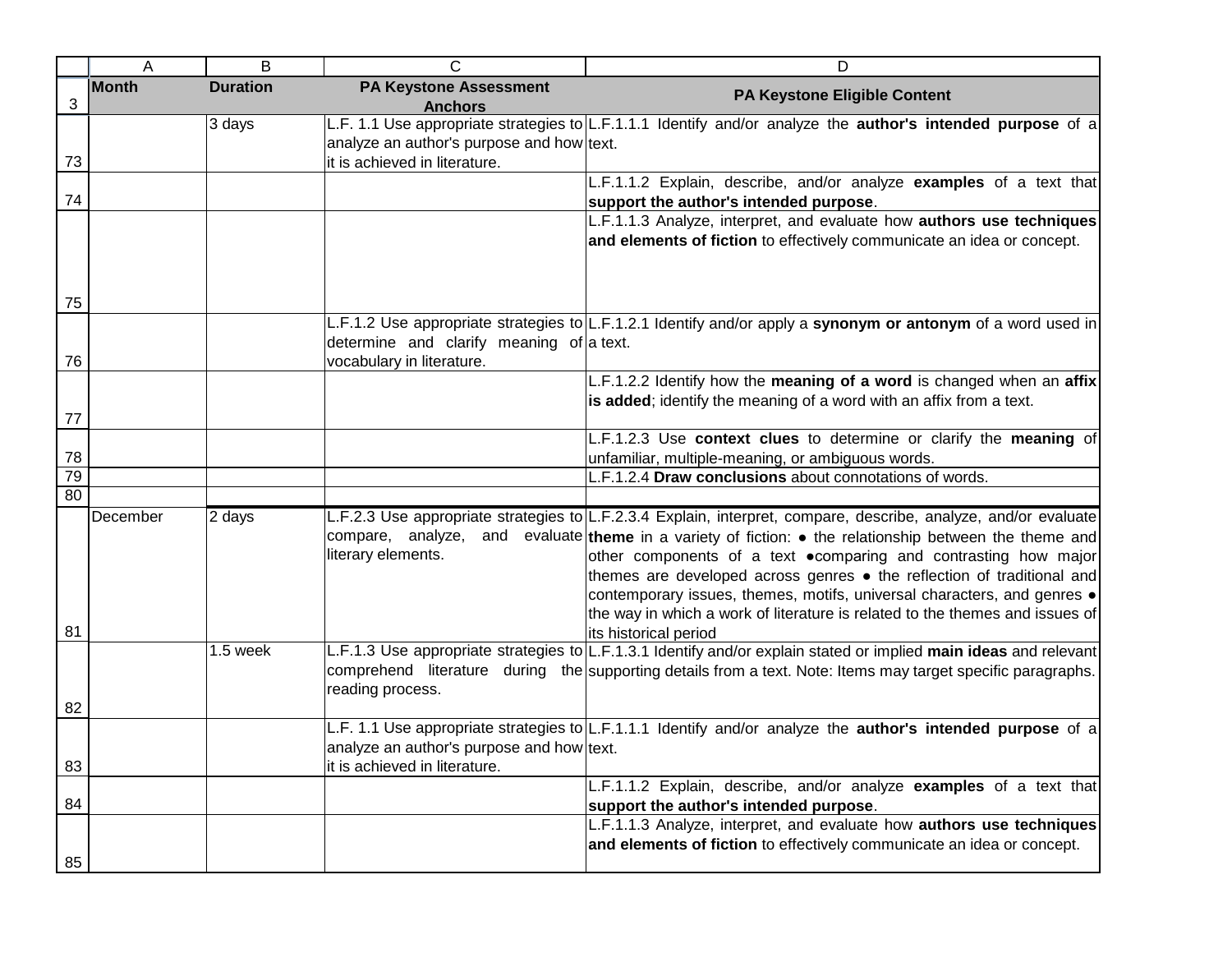|          | A            | $\overline{B}$  | $\mathsf{C}$                                                 | D                                                                                                                                                                                                                                                                                                                                                                                                                                                                                                                                                                      |
|----------|--------------|-----------------|--------------------------------------------------------------|------------------------------------------------------------------------------------------------------------------------------------------------------------------------------------------------------------------------------------------------------------------------------------------------------------------------------------------------------------------------------------------------------------------------------------------------------------------------------------------------------------------------------------------------------------------------|
| 3        | <b>Month</b> | <b>Duration</b> | <b>PA Keystone Assessment</b><br><b>Anchors</b>              | PA Keystone Eligible Content                                                                                                                                                                                                                                                                                                                                                                                                                                                                                                                                           |
|          |              |                 | determine and clarify meaning of a text.                     | L.F.1.2 Use appropriate strategies to L.F.1.2.1 Identify and/or apply a synonym or antonym of a word used in                                                                                                                                                                                                                                                                                                                                                                                                                                                           |
| 86<br>87 |              |                 | vocabulary in literature.                                    | L.F.1.2.2 Identify how the meaning of a word is changed when an affix                                                                                                                                                                                                                                                                                                                                                                                                                                                                                                  |
|          |              |                 |                                                              | L.F.1.2.3 Use context clues to determine or clarify the meaning of                                                                                                                                                                                                                                                                                                                                                                                                                                                                                                     |
| 88       |              |                 |                                                              | unfamiliar, multiple-meaning, or ambiguous words.                                                                                                                                                                                                                                                                                                                                                                                                                                                                                                                      |
|          |              |                 |                                                              | L.F.1.2.4 Draw conclusions about connotations of words.                                                                                                                                                                                                                                                                                                                                                                                                                                                                                                                |
| 89       |              |                 |                                                              |                                                                                                                                                                                                                                                                                                                                                                                                                                                                                                                                                                        |
| 90       |              |                 | compare, analyze, and evaluate of a text.<br>literary forms. | L.F.2.2 Use appropriate strategies to L.F.2.2.1 Analyze how literary form relates to and/or influences meaning                                                                                                                                                                                                                                                                                                                                                                                                                                                         |
| 91       |              |                 |                                                              | L.F.2.2.2 Compare and evaluate the characteristics that distinguish<br>fiction from literary nonfiction.                                                                                                                                                                                                                                                                                                                                                                                                                                                               |
|          |              |                 |                                                              | L.F.2.2.3 Explain, interpret, compare, describe, analyze, and/or evaluate                                                                                                                                                                                                                                                                                                                                                                                                                                                                                              |
| 92       |              |                 |                                                              | connections between texts.                                                                                                                                                                                                                                                                                                                                                                                                                                                                                                                                             |
| 93       |              |                 |                                                              |                                                                                                                                                                                                                                                                                                                                                                                                                                                                                                                                                                        |
| 94       |              | 2 weeks         | literary elements.                                           | L.N.2.3 Use appropriate strategies to L.N.2.3.4 Explain, interpret, compare, describe, analyze, and/or evaluate<br>compare, analyze, and evaluate theme in a variety of nonfiction: $\bullet$ the relationship between the theme and<br>other components of a text . comparing and contrasting how major<br>themes are developed across genres • the reflection of traditional and<br>contemporary issues, themes, motifs, universal characters, and genres<br>•the way in which a work of literature is related to the themes and issues<br>of its historical period. |
| 95       |              |                 |                                                              | L.N.2.3.1 Explain, interpret, compare, describe, analyze, and/or evaluate<br>character in a variety of nonfiction: Note: Character may also be called<br>narrator, speaker, or subject of a biography. • the actions, motives,<br>dialogue, emotions/feelings, traits, and relationships between characters<br>within nonfictional text .the relationship between characters and other<br>components of a text .the development of complex characters and their<br>roles and functions within a text.                                                                  |
|          |              |                 |                                                              | L.N.2.3.2 Explain, interpret, compare, describe, analyze, and/or evaluate                                                                                                                                                                                                                                                                                                                                                                                                                                                                                              |
| 96       |              |                 |                                                              | setting in a variety of nonfiction: . the relationship between setting and<br>other components of a text (character, plot, and other key literary<br>elements)                                                                                                                                                                                                                                                                                                                                                                                                         |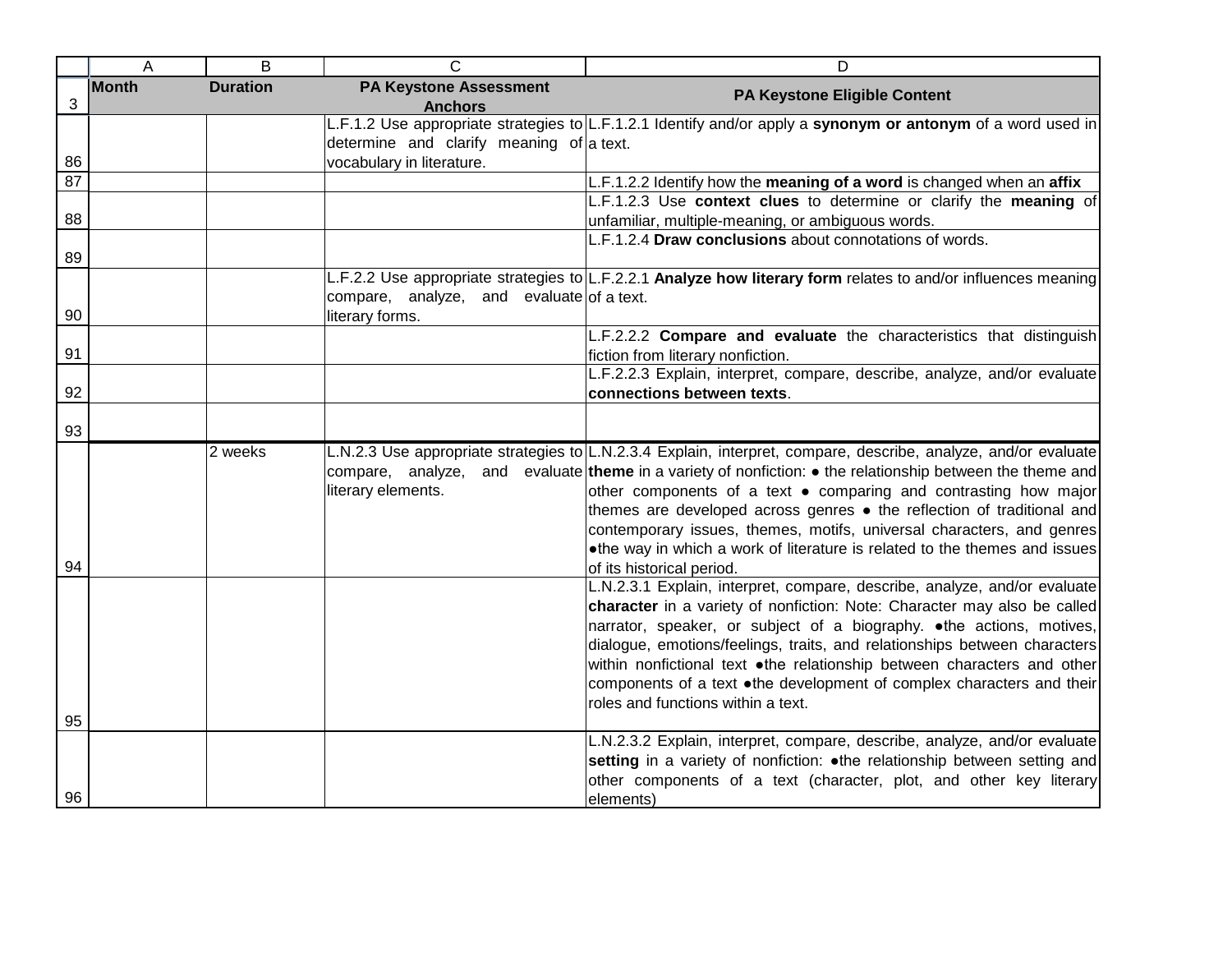|            | A            | B               | C                                                              | D                                                                                                                |
|------------|--------------|-----------------|----------------------------------------------------------------|------------------------------------------------------------------------------------------------------------------|
|            | <b>Month</b> | <b>Duration</b> | <b>PA Keystone Assessment</b>                                  | <b>PA Keystone Eligible Content</b>                                                                              |
| $\sqrt{3}$ |              |                 | <b>Anchors</b>                                                 |                                                                                                                  |
|            |              |                 |                                                                | L.N.2.3.3 Explain, interpret, compare, describe, analyze, and/or evaluate                                        |
|            |              |                 |                                                                | plot in a variety of nonfiction: Note: Plot may also be called action. .                                         |
|            |              |                 |                                                                | elements of the plot (e.g., exposition, conflict, rising action, climax, falling                                 |
|            |              |                 |                                                                | action, and/or resolution) .the relationship between elements of the plot                                        |
|            |              |                 |                                                                | and othe components of a text $\bullet$ how the author structures plot to                                        |
| 97         |              |                 |                                                                | advance the action.                                                                                              |
|            |              |                 |                                                                | L.N.2.5 Use appropriate strategies to L.N.2.5.1 Differentiate between fact and opinion.                          |
|            |              |                 | identify and analyze essential and                             |                                                                                                                  |
|            |              |                 | nonessential information in literary                           |                                                                                                                  |
| 98         |              |                 | nonfiction.                                                    |                                                                                                                  |
|            |              |                 |                                                                | L.N.2.5.2 Explain, interpret, describe, and/or analyze the use of facts and                                      |
| 99         |              |                 |                                                                | opinions in a text.                                                                                              |
|            |              |                 |                                                                | L.N.2.1 Use appropriate strategies to L.N.2.1.1 Make inferences and/or draw conclusions based on analysis        |
|            |              |                 | make and support interpretations of of a text.                 |                                                                                                                  |
| 100        |              |                 | literature.                                                    |                                                                                                                  |
|            |              |                 |                                                                | L.N.1.2 Use appropriate strategies to L.N.1.2.2 Identify how the meaning of a word is changed when an affix is   |
|            |              |                 |                                                                | determine and clarify meaning of added; identify the meaning of a word with an affix from a text.                |
| 101        |              |                 | vocabulary in literature.                                      |                                                                                                                  |
|            |              |                 |                                                                | L.N.1.2.3 Use context clues to deterine or clarify the meaning of                                                |
| 102        |              |                 |                                                                | unfamiliar, multiple-meaning, or ambiguous words.                                                                |
|            |              |                 |                                                                | L.N.2.5.3 Distinguish essential from L.N.2.5.3 Distinguish essential from nonessential information.              |
| 103        |              |                 | nonessential information.                                      |                                                                                                                  |
|            |              |                 |                                                                | L.N.2.5.4 Identify, explain, and/or L.N.2.5.4 Identify, explain, and/or interpret bias and propaganda            |
|            |              |                 | interpret bias and propaganda techniques in nonfictional text. |                                                                                                                  |
| 104        |              |                 | techniques in nonfictional text.                               |                                                                                                                  |
|            |              |                 |                                                                | L.N.2.5.5 Explain, describe, and/or L.N.2.5.5 Explain, describe, and/or analyze the effectiveness of bias        |
|            |              |                 |                                                                | analyze the effectiveness of <b>bias (explicit and implicit) and propaganda</b> techniques in nonfictional text. |
|            |              |                 | (explicit<br>and<br>implicit)<br>and                           |                                                                                                                  |
|            |              |                 | propaganda<br>techniques<br>in                                 |                                                                                                                  |
| 105        |              |                 | nonfictional text.                                             |                                                                                                                  |
|            |              |                 |                                                                | L.N.2.5.6 Explain, interpret, describe, L.N.2.5.6 Explain, interpret, describe, and/or analyze the author's      |
|            |              |                 | and/or<br>analyze<br>the                                       | author's defense of a claim to make a point or construct and argument in                                         |
|            |              |                 | defense of a claim to make a point nonfictional text.          |                                                                                                                  |
|            |              |                 | or construct and argument in                                   |                                                                                                                  |
| 106        |              |                 | nonfictional text.                                             |                                                                                                                  |
|            |              |                 |                                                                | L.N.2.2 Use appropriate strategies to L.N.2.2.1 Analyze how literary form relates to and/or influences meaning   |
|            |              |                 | compare, analyze, and evaluate of a text.                      |                                                                                                                  |
| 107        |              |                 | literary forms.                                                |                                                                                                                  |
|            |              |                 |                                                                | L.N.2.2.2 Compare and evaluate the characteristics that distinguish                                              |
| 108        |              |                 |                                                                | fiction from literary nonfiction.                                                                                |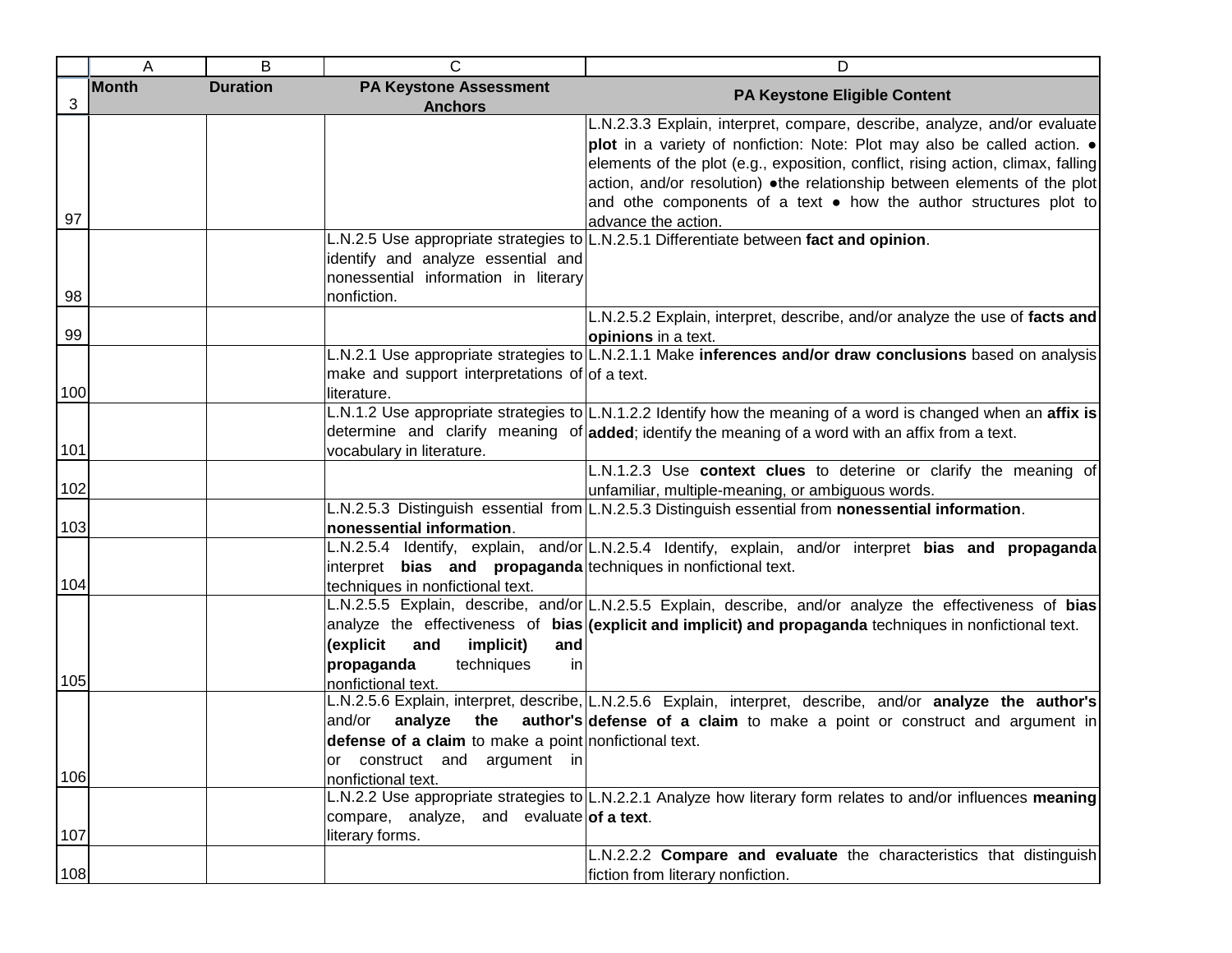|              | Α            | B               | $\mathsf{C}$                                    | D                                                                                                                     |
|--------------|--------------|-----------------|-------------------------------------------------|-----------------------------------------------------------------------------------------------------------------------|
| $\mathbf{3}$ | <b>Month</b> | <b>Duration</b> | <b>PA Keystone Assessment</b><br><b>Anchors</b> | PA Keystone Eligible Content                                                                                          |
|              |              |                 |                                                 | L.N.2.2.3 Explain, interpret, compare, describe, analyze, and/or evaluate                                             |
| 109          |              |                 |                                                 | connections between texts.                                                                                            |
| 110          |              |                 |                                                 |                                                                                                                       |
|              | January      | 2 days          |                                                 | L.F.2.5 Use appropriate strategies to L.F.2.5.1 Identify, explain, interpret, describe, and/or analyze the effects of |
|              |              |                 |                                                 | identify and analyze literary devices personification, simile, metaphor, hyperbole, satire, foreshadowing,            |
|              |              |                 | and patterns in literary fiction.               | flashback, imagery, allegory, symbolism, dialect, allusion, and irony                                                 |
| 111          |              |                 |                                                 | in a text.                                                                                                            |
|              |              | 1.5 weeks       |                                                 | L.F.1.3 Use appropriate strategies to L.F.1.3.1 Identify and/or explain stated or implied main ideas and relevant     |
|              |              |                 |                                                 | comprehend literature during the supporting details from a text. Note: Items may target specific paragraphs.          |
|              |              |                 | reading process.                                |                                                                                                                       |
| 112          |              |                 |                                                 |                                                                                                                       |
|              |              |                 |                                                 | L.F.2.1 Use appropriate strategies to $\lfloor$ L.F.2.1.2 Cite evidence from a text to support generalizations.       |
|              |              |                 | make and support interpretations of             |                                                                                                                       |
| 113          |              |                 | literature.                                     |                                                                                                                       |
|              |              |                 |                                                 | L.F.1.2 Use appropriate strategies to L.F.1.2.1 Identify and/or apply a synonym or antonym of a word used in          |
|              |              |                 | determine and clarify meaning of a text.        |                                                                                                                       |
| 114          |              |                 | vocabulary in literature.                       |                                                                                                                       |
|              |              |                 |                                                 | L.F.1.2.2 Identify how the meaning of a word is changed when an affix                                                 |
| 115          |              |                 |                                                 | is added; identify the meaning of a word with an affix from a text.                                                   |
|              |              |                 |                                                 | L.F.1.2.3 Use context clues to determine or clarify the meaning of                                                    |
| 116          |              |                 |                                                 | unfamiliar, multiple-meaning, or ambiguous words.                                                                     |
|              |              |                 |                                                 | L.F.1.2.4 Draw conclusions about connotations of words.                                                               |
|              |              |                 |                                                 |                                                                                                                       |
| 117          |              |                 |                                                 |                                                                                                                       |
|              |              | 2 weeks         |                                                 | L.N. 2.4 Use appropriate strategies L.N.2.4.1 Identify, analyze, and evaluate the structure and format of             |
|              |              |                 | identify<br>and<br>analyze<br>to                | $text$ complex informational texts.                                                                                   |
|              |              |                 | organization and structure in literary          |                                                                                                                       |
| 118          |              |                 | nonfiction.                                     |                                                                                                                       |
|              |              |                 |                                                 | L.N.I2.4.2 Identify, explain, compare, interpret, describe, and/or analyze                                            |
| 119          |              |                 |                                                 | the sequence of steps in a list of directions.                                                                        |
|              |              |                 |                                                 | L.N.2.4.3 Explain, interpret, and/or analyze the effect of text                                                       |
| 120          |              |                 |                                                 | organization, including headings, graphics, and charts.                                                               |
|              |              |                 |                                                 | L.N.2.4.4 Make connections between a text and the content of graphics                                                 |
| 121          |              |                 |                                                 | and charts.                                                                                                           |
|              |              |                 |                                                 | L.N.2.4.5 Analyze and evaluate how graphics and charts clarify,                                                       |
| 122          |              |                 |                                                 | simplify, and organize complex informational texts.                                                                   |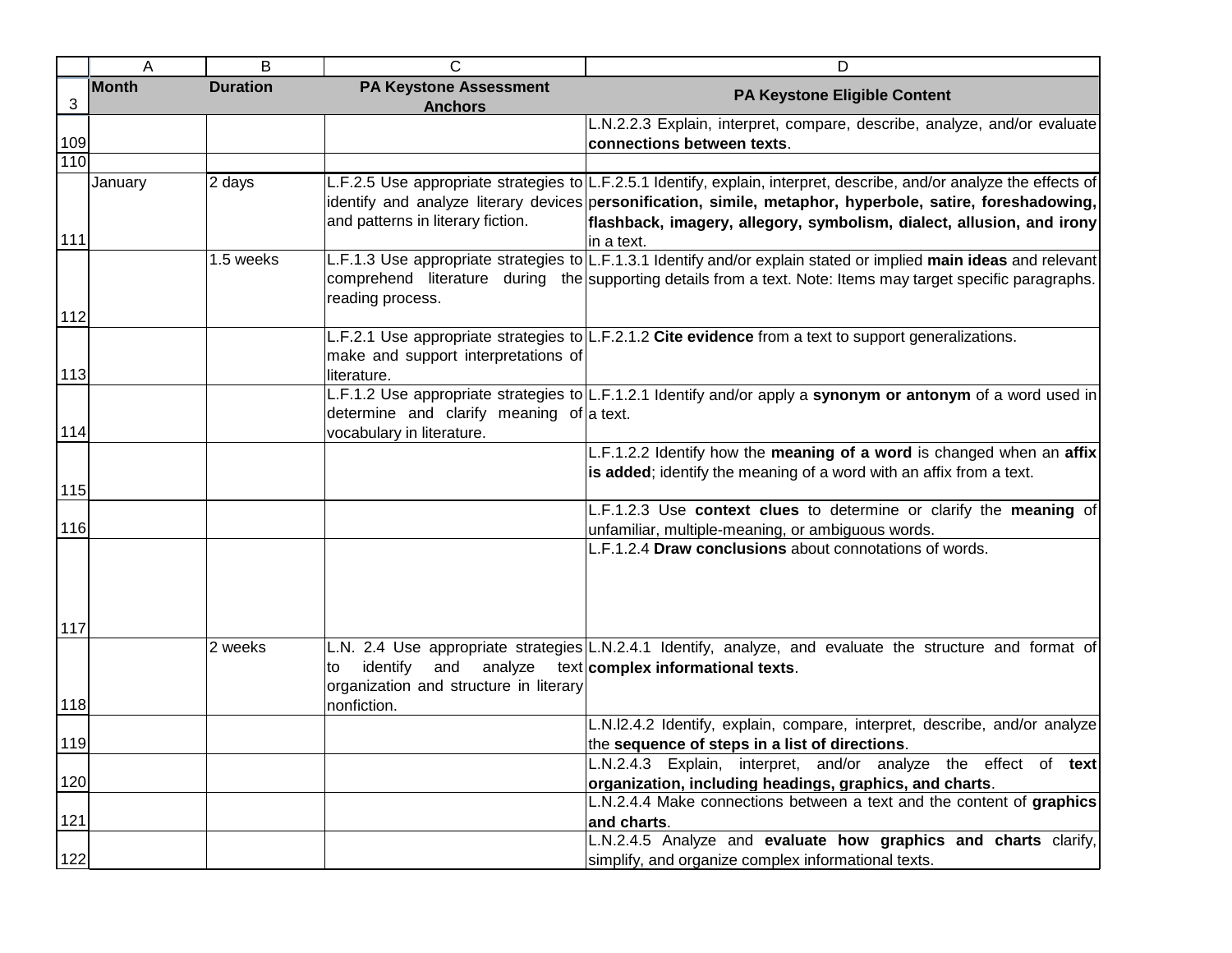|                   | Α            | B               | C                                               | D                                                                                                                     |
|-------------------|--------------|-----------------|-------------------------------------------------|-----------------------------------------------------------------------------------------------------------------------|
| $\sqrt{3}$        | <b>Month</b> | <b>Duration</b> | <b>PA Keystone Assessment</b><br><b>Anchors</b> | PA Keystone Eligible Content                                                                                          |
|                   |              |                 |                                                 | L.N.1.2 Use appropriate strategies to L.N.1.2.2 Identify how the meaning of a word is changed when an affix is        |
|                   |              |                 |                                                 | determine and clarify meaning of added; identify the meaning of a word with an affix from a text.                     |
| 123               |              |                 | vocabulary in literature.                       |                                                                                                                       |
|                   |              |                 |                                                 | L.N.1.2.3 Use context clues to deterine or clarify the meaning of                                                     |
| $\frac{124}{125}$ |              |                 |                                                 | unfamiliar, multiple-meaning, or ambiguous words.                                                                     |
|                   |              |                 |                                                 |                                                                                                                       |
| 126               |              |                 |                                                 |                                                                                                                       |
|                   | February     | 2 days          |                                                 | L.F.2.5 Use appropriate strategies to L.F.2.5.1 Identify, explain, interpret, describe, and/or analyze the effects of |
|                   |              |                 |                                                 | identify and analyze literary devices personification, simile, metaphor, hyperbole, satire, foreshadowing,            |
|                   |              |                 | and patterns in literary fiction.               | flashback, imagery, allegory, symbolism, dialect, allusion, and irony                                                 |
| 127               |              |                 |                                                 | in a text.                                                                                                            |
| 128               |              |                 |                                                 | L.F.2.5.2 Identify, explain, and analyze the structure of poems and<br>sound devices.                                 |
|                   |              | 3 weeks         |                                                 | L.F.2.2.4 Compare and evaluate the characteristics that distinguish                                                   |
|                   |              |                 |                                                 | narrative, poetry, and drama.                                                                                         |
|                   |              |                 |                                                 |                                                                                                                       |
|                   |              |                 |                                                 |                                                                                                                       |
|                   |              |                 |                                                 |                                                                                                                       |
|                   |              |                 |                                                 |                                                                                                                       |
|                   |              |                 |                                                 |                                                                                                                       |
|                   |              |                 |                                                 |                                                                                                                       |
|                   |              |                 |                                                 |                                                                                                                       |
|                   |              |                 |                                                 |                                                                                                                       |
| 129               |              |                 |                                                 |                                                                                                                       |
|                   |              |                 |                                                 |                                                                                                                       |
|                   |              |                 |                                                 |                                                                                                                       |
|                   |              |                 |                                                 |                                                                                                                       |
|                   |              |                 |                                                 |                                                                                                                       |
|                   |              |                 |                                                 |                                                                                                                       |
|                   |              |                 |                                                 |                                                                                                                       |
| 130               |              |                 |                                                 |                                                                                                                       |
|                   |              |                 |                                                 |                                                                                                                       |
|                   |              |                 |                                                 |                                                                                                                       |
|                   |              |                 |                                                 |                                                                                                                       |
| 131               |              |                 |                                                 |                                                                                                                       |
| 132               |              |                 |                                                 |                                                                                                                       |
|                   | March        | 2 days          |                                                 | L.F.2.5 Use appropriate strategies to L.F.2.5.1 Identify, explain, interpret, describe, and/or analyze the effects of |
|                   |              |                 |                                                 | identify and analyze literary devices personification, simile, metaphor, hyperbole, satire, foreshadowing,            |
|                   |              |                 | and patterns in literary fiction.               | flashback, imagery, allegory, symbolism, dialect, allusion, and irony                                                 |
| 133               |              |                 |                                                 | in a text.                                                                                                            |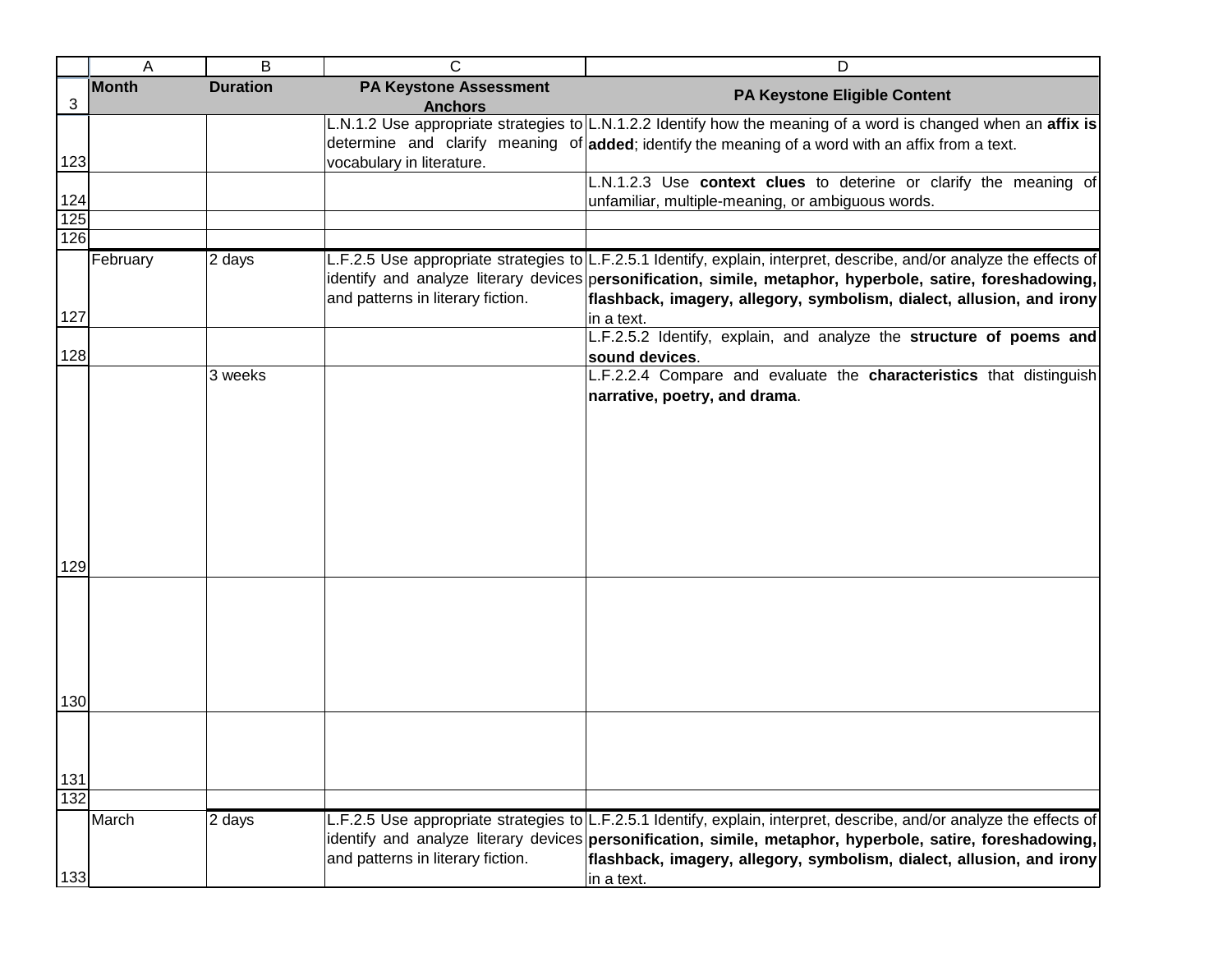|                | A            | $\overline{B}$  | $\mathsf{C}$                                                          | D                                                                                                                       |
|----------------|--------------|-----------------|-----------------------------------------------------------------------|-------------------------------------------------------------------------------------------------------------------------|
| $\mathfrak{S}$ | <b>Month</b> | <b>Duration</b> | <b>PA Keystone Assessment</b><br><b>Anchors</b>                       | PA Keystone Eligible Content                                                                                            |
|                |              | 1 week          |                                                                       |                                                                                                                         |
|                |              |                 |                                                                       |                                                                                                                         |
| 134            |              |                 |                                                                       | L.F.1.3 Use appropriate strategies to L.F.1.3.1 Identify and/or explain stated or implied main ideas and relevant       |
|                |              |                 |                                                                       | comprehend literature during the supporting details from a text. Note: Items may target specific paragraphs.            |
| 135            |              |                 | reading process.                                                      |                                                                                                                         |
|                |              |                 |                                                                       | L.F.1.2 Use appropriate strategies to L.F.1.2.1 Identify and/or apply a synonym or antonym of a word used in            |
|                |              |                 | determine and clarify meaning of a text.<br>vocabulary in literature. |                                                                                                                         |
| 136            |              |                 |                                                                       |                                                                                                                         |
|                |              |                 |                                                                       | L.F.1.2.2 Identify how the meaning of a word is changed when an affix                                                   |
| 137            |              |                 |                                                                       | is added; identify the meaning of a word with an affix from a text.                                                     |
|                |              |                 |                                                                       | L.F.1.2.3 Use context clues to determine or clarify the meaning of<br>unfamiliar, multiple-meaning, or ambiguous words. |
| 138            |              |                 |                                                                       |                                                                                                                         |
|                |              |                 |                                                                       | L.F.1.2.4 Draw conclusions about connotations of words.                                                                 |
| 139            |              |                 |                                                                       |                                                                                                                         |
|                |              |                 |                                                                       |                                                                                                                         |
|                |              |                 |                                                                       |                                                                                                                         |
| 140            |              |                 |                                                                       |                                                                                                                         |
|                |              | 1 weeks         |                                                                       | L.N.1.1 Use appropriate strategies to L.N.1.1.1 Identify and/or analyze the <b>author's intended purpose</b> of a       |
|                |              |                 | analyze an author's purpose and how text.                             |                                                                                                                         |
|                |              |                 | it is achieved in literature.                                         |                                                                                                                         |
|                |              |                 |                                                                       |                                                                                                                         |
| 141            |              |                 |                                                                       |                                                                                                                         |
|                |              |                 |                                                                       | L.N.1.1.2 Explain, describe, and/or analyze examples of a text that<br>support the author's intended purpose.           |
| 142            |              |                 |                                                                       |                                                                                                                         |
|                |              |                 |                                                                       | L.N.1.1.3 Analyze, interpret, and evaluate how authors use techniques                                                   |
|                |              |                 |                                                                       | and elements of nonfiction to effectively communicate an idea or                                                        |
| 143            |              |                 |                                                                       | concept.                                                                                                                |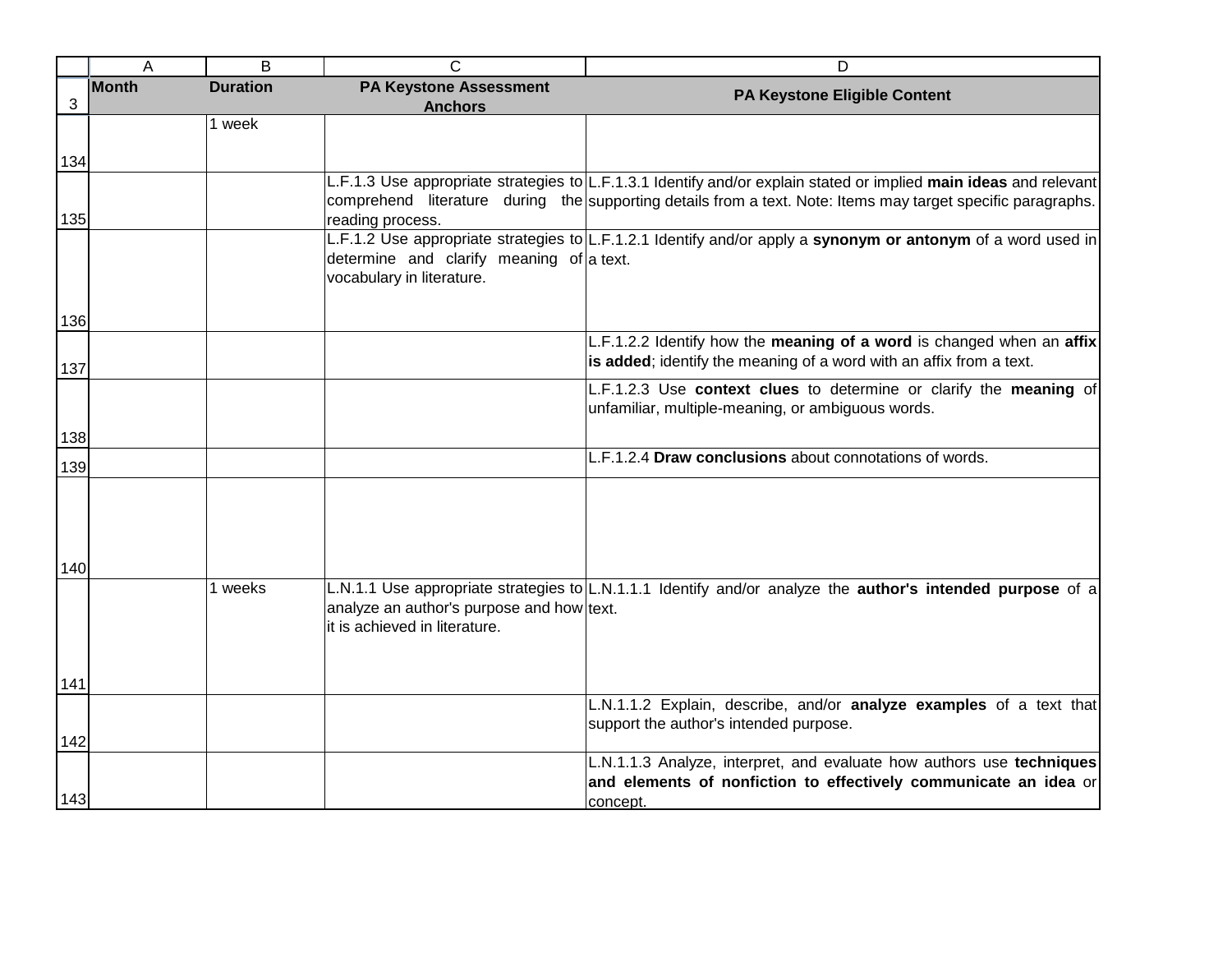|            | A            | B               | C                                               | D                                                                                                                                                                                                                                                                                                                                                                                                                                                                                                              |
|------------|--------------|-----------------|-------------------------------------------------|----------------------------------------------------------------------------------------------------------------------------------------------------------------------------------------------------------------------------------------------------------------------------------------------------------------------------------------------------------------------------------------------------------------------------------------------------------------------------------------------------------------|
| 3          | <b>Month</b> | <b>Duration</b> | <b>PA Keystone Assessment</b><br><b>Anchors</b> | PA Keystone Eligible Content                                                                                                                                                                                                                                                                                                                                                                                                                                                                                   |
|            |              |                 | literary elements.                              | L.N.2.3 Use appropriate strategies to L.N.2.3.5 Explain, interpret, compare, describe, analyze, and/or evaluate<br>compare, analyze, and evaluate tone, style, and/or mood in a variety of nonfiction: $\bullet$ the relationship<br>between the tone, style, and/or mood and other components of a text<br>•how voice and choice of speaker (narrator) affect the mood, tone, and/or<br>meaning of a text . how diction, syntax, figurative language, sentence<br>variety, etc., determine the author's style |
| 144        |              |                 |                                                 |                                                                                                                                                                                                                                                                                                                                                                                                                                                                                                                |
| 145        |              |                 |                                                 | L.N.2.3.6 Explain, interpret, compare, describe, analyze, and/or evaluate<br>point of view in a variety of nonfiction: • the point of view of the narrator<br>as first person or third person point of view • the impact of point of view<br>on the meaning of a text as a whole                                                                                                                                                                                                                               |
|            |              |                 |                                                 | L.N.1.1.4 Explain how an author's use of key words or phrases in text                                                                                                                                                                                                                                                                                                                                                                                                                                          |
| 146        |              |                 |                                                 | informs and influences the reader.                                                                                                                                                                                                                                                                                                                                                                                                                                                                             |
| 147        |              |                 |                                                 |                                                                                                                                                                                                                                                                                                                                                                                                                                                                                                                |
| 148<br>149 |              |                 |                                                 |                                                                                                                                                                                                                                                                                                                                                                                                                                                                                                                |
| 150        |              |                 |                                                 |                                                                                                                                                                                                                                                                                                                                                                                                                                                                                                                |
| 151        |              | 2.5 Wks.        | and patterns in literary fiction.               | L.F.2.5 Use appropriate strategies to L.F.2.5.3 Identify and analyze how stage directions, monologue,<br>identify and analyze literary devices dialogue, soliloquy, and dialect support dramatic script.                                                                                                                                                                                                                                                                                                       |
| 152        |              |                 |                                                 |                                                                                                                                                                                                                                                                                                                                                                                                                                                                                                                |
| 153        | April        | 2 days          | significance of literary fiction.               | L.F.2.4 Use apropriate strategies to L.F.2.4.1 Interpret and analyze works from a variety of genres for<br>interpret and analyze the universal literary, historical, and/or cultural significance.                                                                                                                                                                                                                                                                                                             |
| 154        |              | 4 weeks         | reading process.                                | L.F.1.3 Use appropriate strategies to L.F.1.3.1 Identify and/or explain stated or implied main ideas and relevant<br>comprehend literature during the supporting details from a text. Note: Items may target specific paragraphs.                                                                                                                                                                                                                                                                              |
| 155        |              |                 |                                                 |                                                                                                                                                                                                                                                                                                                                                                                                                                                                                                                |
| 156        |              |                 |                                                 |                                                                                                                                                                                                                                                                                                                                                                                                                                                                                                                |
| 157        |              |                 |                                                 |                                                                                                                                                                                                                                                                                                                                                                                                                                                                                                                |
| 158        |              |                 |                                                 |                                                                                                                                                                                                                                                                                                                                                                                                                                                                                                                |
| 159        |              |                 |                                                 |                                                                                                                                                                                                                                                                                                                                                                                                                                                                                                                |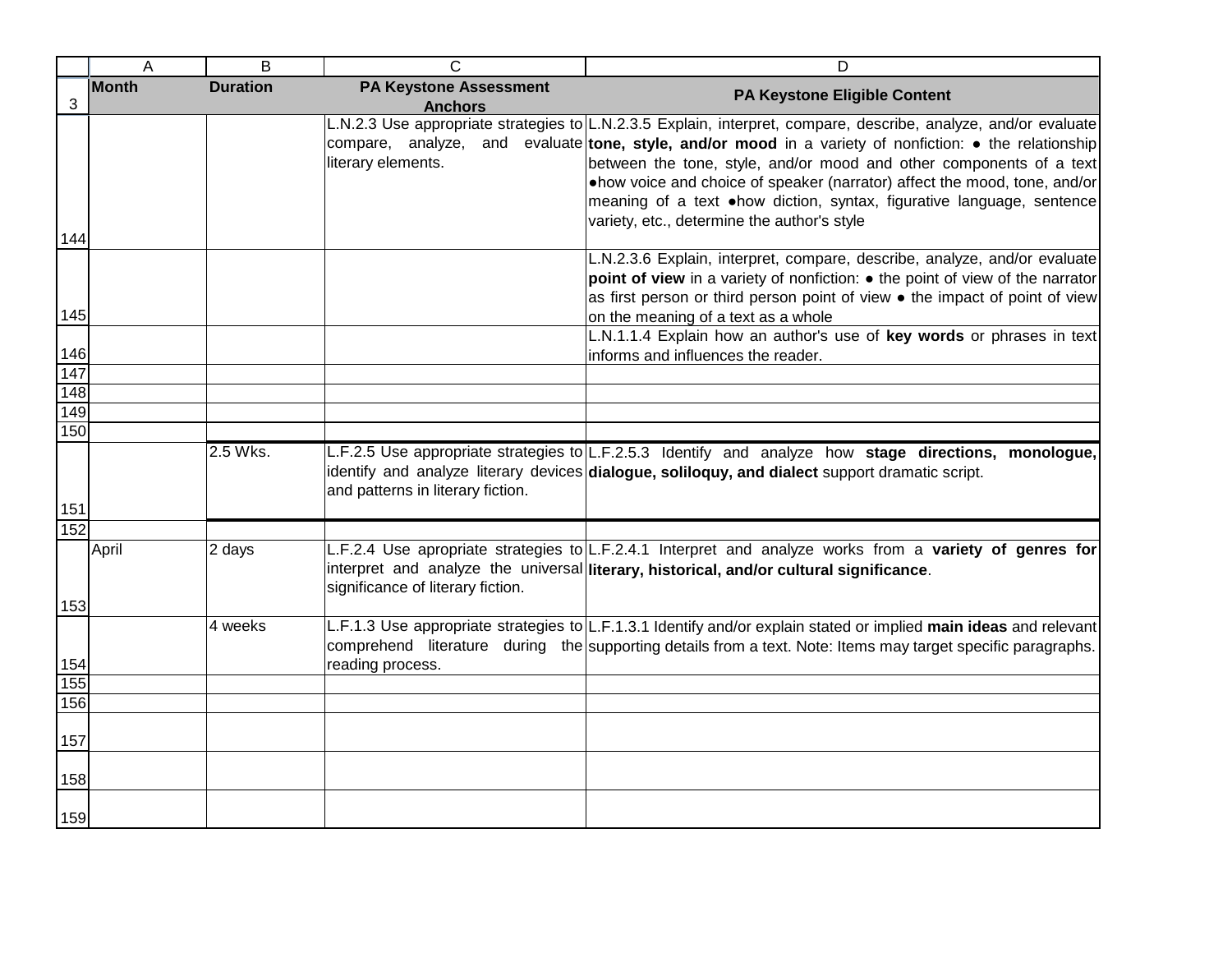|     | A            | B               | С                                                                     | D                                                                                                                                                                                                                                 |
|-----|--------------|-----------------|-----------------------------------------------------------------------|-----------------------------------------------------------------------------------------------------------------------------------------------------------------------------------------------------------------------------------|
| 3   | <b>Month</b> | <b>Duration</b> | <b>PA Keystone Assessment</b><br><b>Anchors</b>                       | <b>PA Keystone Eligible Content</b>                                                                                                                                                                                               |
|     | May/June     | 4 weeks         | significance of literary fiction.                                     | L.F.2.4 Use apropriate strategies to L.F.2.4.1 Interpret and analyze works from a variety of genres for<br>interpret and analyze the universal literary, historical, and/or cultural significance.                                |
| 160 |              |                 |                                                                       |                                                                                                                                                                                                                                   |
| 161 |              |                 | reading process.                                                      | L.F.1.3 Use appropriate strategies to L.F.1.3.1 Identify and/or explain stated or implied main ideas and relevant<br>comprehend literature during the supporting details from a text. Note: Items may target specific paragraphs. |
| 162 |              |                 | determine and clarify meaning of a text.<br>vocabulary in literature. | L.F.1.2 Use appropriate strategies to L.F.1.2.1 Identify and/or apply a synonym or antonym of a word used in                                                                                                                      |
| 163 |              |                 |                                                                       | L.F.1.2.2 Identify how the meaning of a word is changed when an affix<br>is added; identify the meaning of a word with an affix from a text.                                                                                      |
| 164 |              |                 |                                                                       | L.F.1.2.3 Use context clues to determine or clarify the meaning of<br>unfamiliar, multiple-meaning, or ambiguous words.                                                                                                           |
| 165 |              |                 |                                                                       | L.F.1.2.4 Draw conclusions about connotations of words.                                                                                                                                                                           |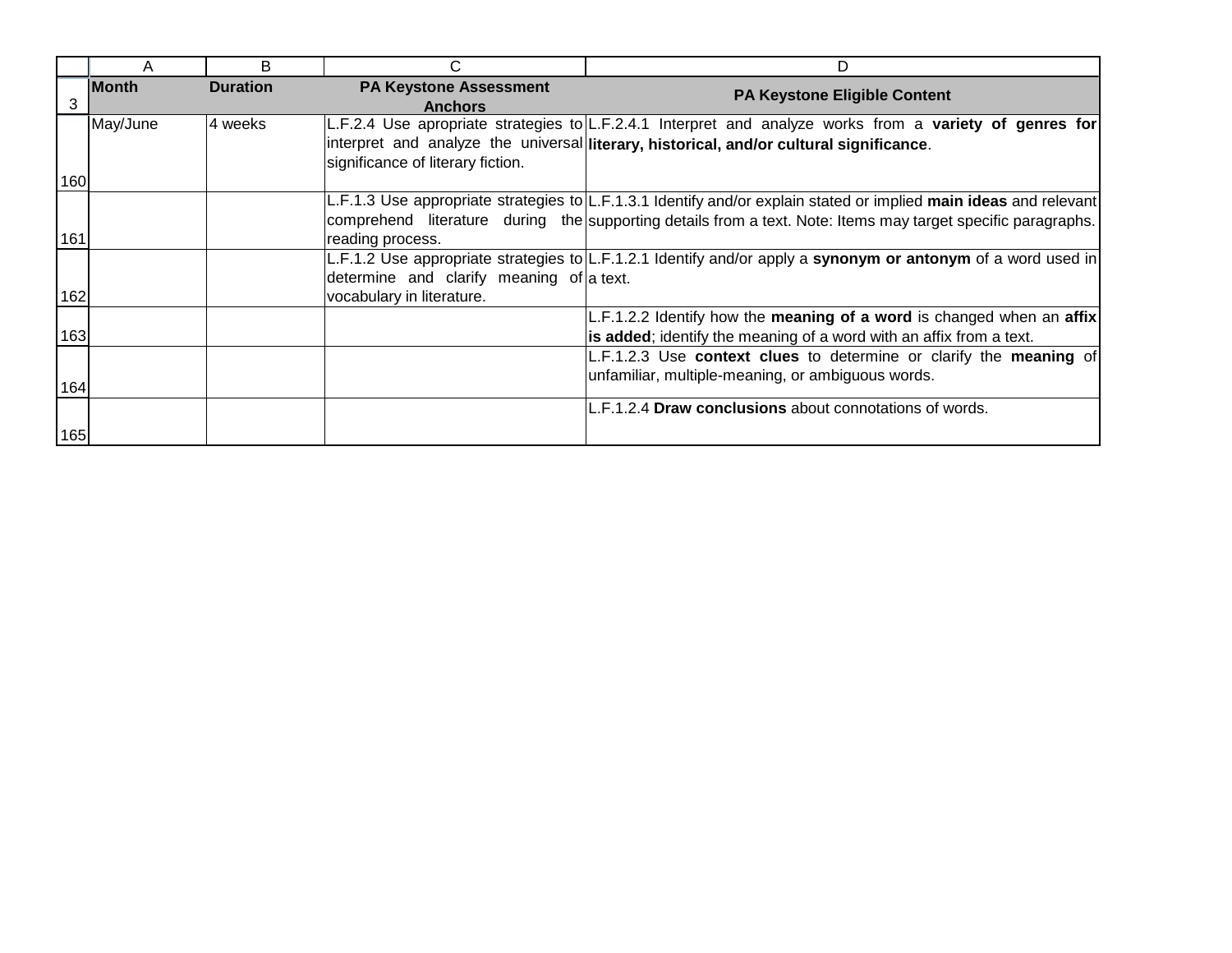| lite                                               |                                                             |                                           |                                                                               |
|----------------------------------------------------|-------------------------------------------------------------|-------------------------------------------|-------------------------------------------------------------------------------|
|                                                    |                                                             |                                           |                                                                               |
|                                                    |                                                             |                                           |                                                                               |
| <b>Content/Keystone</b><br><b>Eligible Content</b> | <b>Assessment</b>                                           | <b>Instructional</b><br><b>Activities</b> | <b>Resources</b>                                                              |
|                                                    |                                                             |                                           | <b>Informative Essay</b>                                                      |
| <b>Plot/Setting</b><br>L.F.2.3.2/L.F.2.3.3         | Diagnostic<br><b>&amp;Summative Tests</b>                   | Intro to Plot/Setting,<br> Ppt            | PowerPoint by Holt, Holt:<br>Collection 1                                     |
|                                                    |                                                             |                                           |                                                                               |
|                                                    |                                                             |                                           | The Most Dangerous<br>Game: Holt 3rd Course,<br>p16                           |
|                                                    |                                                             |                                           |                                                                               |
|                                                    | Plot Diagrams,<br>Informal Assessment,<br>Daily Activities, | Notetaking, Oral<br>Reading, Silent       | <b>Holt Elements of</b><br>Literature, Pacemaker<br>Classics, Holt Vocabulary |
|                                                    | Teacher generated<br>quizzes/tests,                         | Reading, Journaling                       | Workshop, Supplemental<br><b>Materials</b>                                    |
|                                                    | Literature Response,<br>Reading Assessment                  |                                           |                                                                               |
|                                                    |                                                             |                                           |                                                                               |
|                                                    |                                                             |                                           |                                                                               |
|                                                    |                                                             |                                           |                                                                               |
| $\overline{14}$                                    |                                                             |                                           |                                                                               |
| 13                                                 |                                                             | Homework, Written<br>Questions            | Plot Diagram,                                                                 |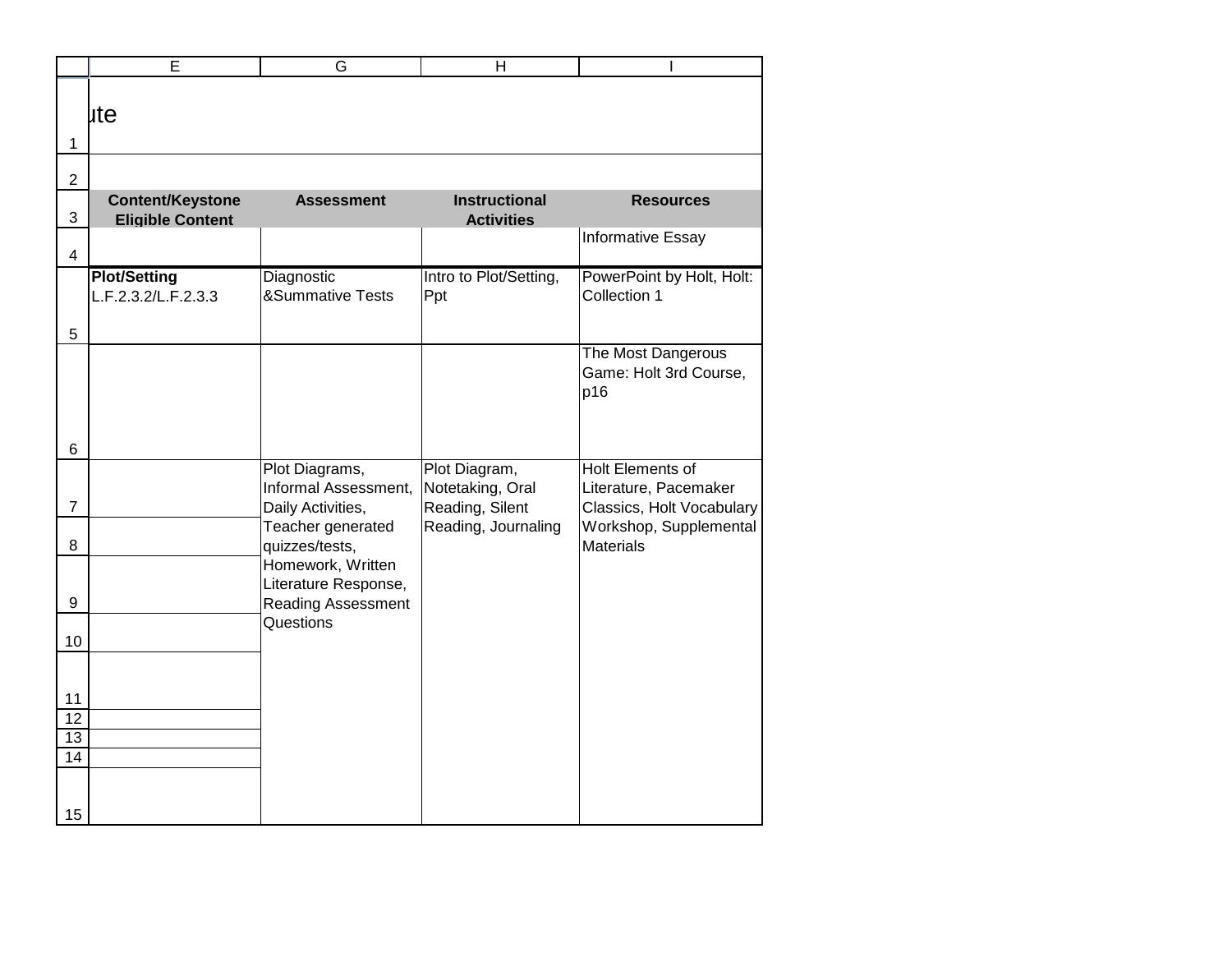|                 | Ē                                                  | G                                                                              | H                                         |                                               |
|-----------------|----------------------------------------------------|--------------------------------------------------------------------------------|-------------------------------------------|-----------------------------------------------|
| $\mathfrak{S}$  | <b>Content/Keystone</b><br><b>Eligible Content</b> | <b>Assessment</b>                                                              | <b>Instructional</b><br><b>Activities</b> | <b>Resources</b>                              |
|                 |                                                    | Students will complete<br>a minimum of 10<br>assessments per                   |                                           |                                               |
| 16              |                                                    | marking period                                                                 |                                           |                                               |
| 17              |                                                    |                                                                                |                                           |                                               |
| 18              |                                                    |                                                                                |                                           |                                               |
| $\overline{19}$ |                                                    |                                                                                |                                           |                                               |
| 20              | <b>Informational Txt</b>                           | Students will complete<br>a minimum of 10<br>assessments per<br>marking period |                                           | Far Out Housekeeping:<br>Holt 3rd Course, p55 |
| 21              |                                                    |                                                                                |                                           |                                               |
| 22              |                                                    |                                                                                |                                           |                                               |
| 23              |                                                    |                                                                                |                                           |                                               |
| 24              |                                                    |                                                                                |                                           |                                               |
| 25              |                                                    |                                                                                |                                           |                                               |
| 26              |                                                    |                                                                                |                                           |                                               |
| $\overline{27}$ |                                                    |                                                                                |                                           |                                               |
| 28              | <b>Informational Txt</b>                           | Students will complete<br>a minimum of 10<br>assessments per<br>marking period |                                           | "Can Animals Think?"<br>Holt 3rd Course, p38  |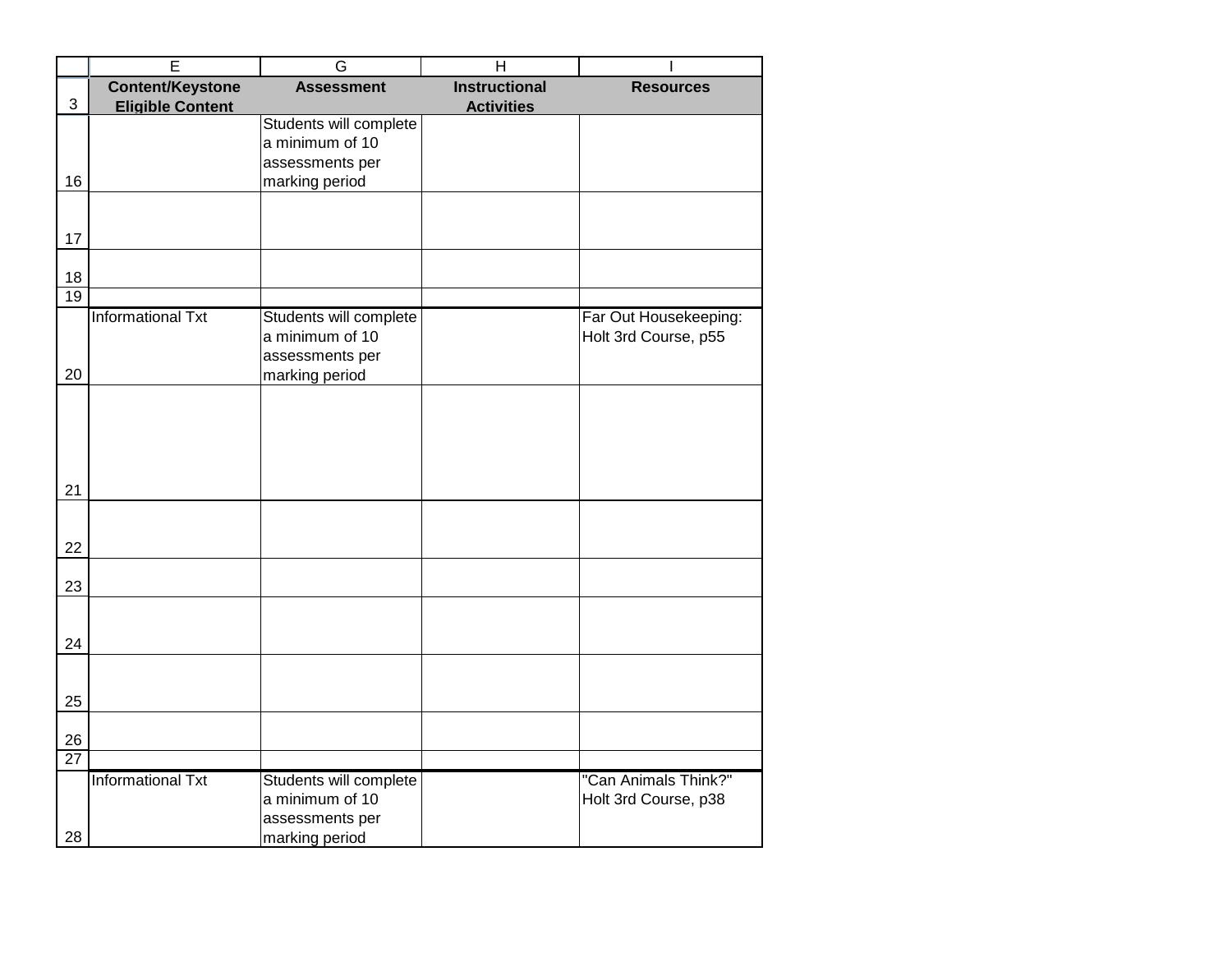|                | Ē                          | G                 | $\overline{H}$       |                                                   |
|----------------|----------------------------|-------------------|----------------------|---------------------------------------------------|
|                | <b>Content/Keystone</b>    | <b>Assessment</b> | <b>Instructional</b> | <b>Resources</b>                                  |
| $\mathfrak{S}$ | <b>Eligible Content</b>    |                   | <b>Activities</b>    |                                                   |
|                |                            |                   |                      |                                                   |
|                |                            |                   |                      |                                                   |
|                |                            |                   |                      |                                                   |
|                |                            |                   |                      |                                                   |
|                |                            |                   |                      |                                                   |
| 29             |                            |                   |                      |                                                   |
|                |                            |                   |                      |                                                   |
|                |                            |                   |                      |                                                   |
| 30             |                            |                   |                      |                                                   |
|                |                            |                   |                      |                                                   |
| 31             |                            |                   |                      |                                                   |
|                |                            |                   |                      |                                                   |
|                |                            |                   |                      |                                                   |
| 32             |                            |                   |                      |                                                   |
|                |                            |                   |                      |                                                   |
| 33             |                            |                   |                      |                                                   |
| 34             |                            |                   |                      |                                                   |
|                |                            |                   |                      | Vocab Dev't: Holt 3rd                             |
|                |                            |                   |                      | Course, pps38&43                                  |
| 35             |                            |                   |                      |                                                   |
|                |                            |                   |                      | Vocab Dev't: Holt 3rd                             |
| 36             |                            |                   |                      | Course, p43                                       |
|                |                            |                   |                      |                                                   |
|                |                            |                   |                      |                                                   |
| 37             |                            |                   |                      |                                                   |
|                |                            |                   |                      |                                                   |
| 38             |                            |                   |                      |                                                   |
| 39             |                            |                   |                      |                                                   |
| 40             |                            |                   |                      |                                                   |
| 41             |                            |                   |                      |                                                   |
|                | <b>Analyzing Character</b> | Diagnostic        |                      | Intro to Character, Ppt PowerPoint by Holt, Holt: |
|                | LF.2.3.1                   | &Summative Tests  |                      | Collection 2                                      |
|                |                            |                   |                      |                                                   |
|                |                            |                   |                      |                                                   |
|                |                            |                   |                      |                                                   |
|                |                            |                   |                      |                                                   |
| 42             |                            |                   |                      |                                                   |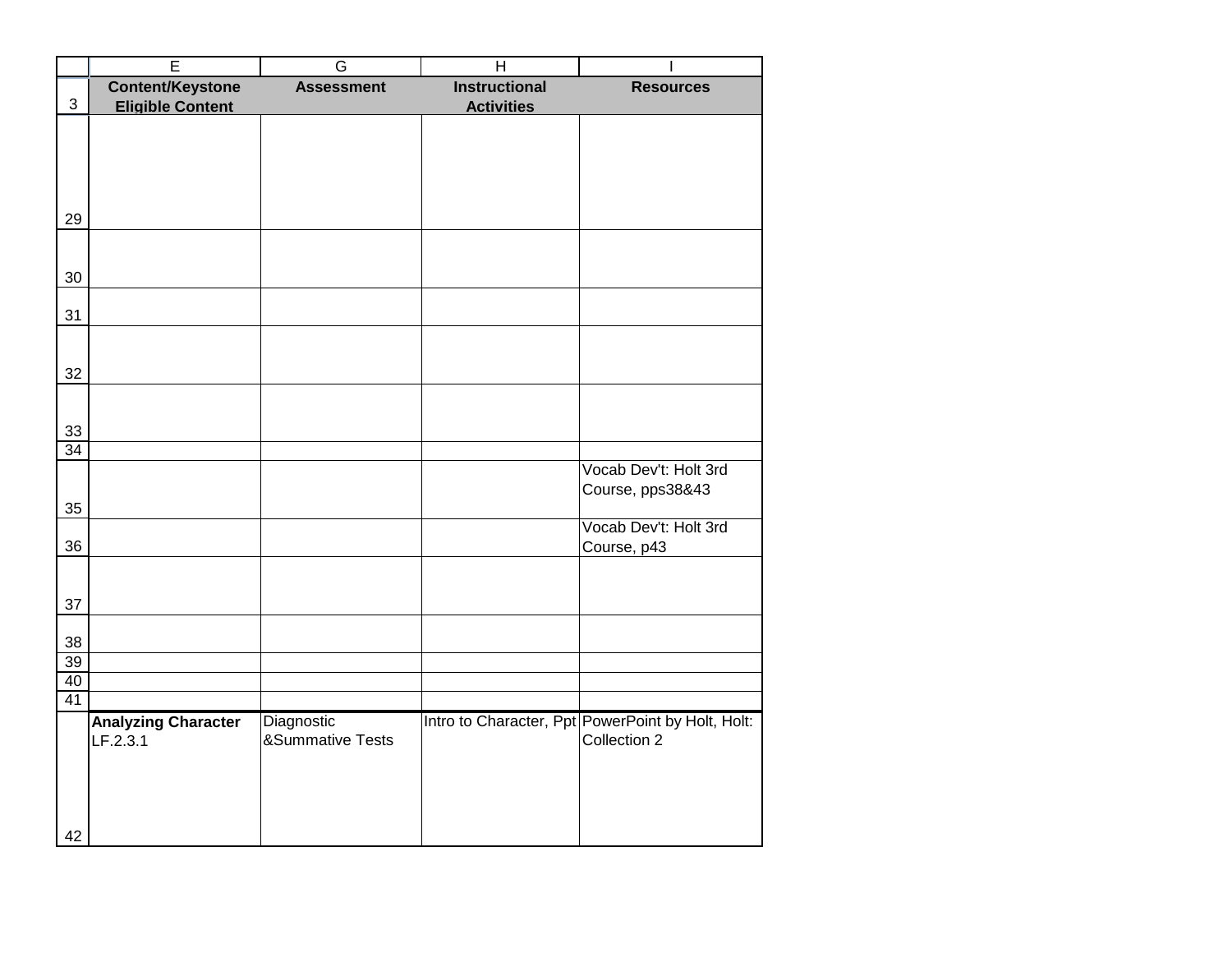|    | E                        | G                                            | н                                  |                                                       |
|----|--------------------------|----------------------------------------------|------------------------------------|-------------------------------------------------------|
|    | <b>Content/Keystone</b>  | <b>Assessment</b>                            | <b>Instructional</b>               | <b>Resources</b>                                      |
| 3  | <b>Eligible Content</b>  |                                              | <b>Activities</b>                  |                                                       |
|    |                          | PA Writing Rubric,<br>Informal Assessment,   | Writing Workshop,<br>Venn Diagrams | "Thank You, M'am" Holt<br>3rd Course, p108            |
| 43 |                          | <b>Teacher &amp; Textbook</b>                | (Compare &                         |                                                       |
|    |                          | generated                                    | Contrast), Journaling              |                                                       |
| 44 |                          | quizzes/tests,                               |                                    |                                                       |
|    |                          | Homework,                                    |                                    | <b>Holt Elements of</b>                               |
|    |                          | Worksheets, Reading                          |                                    | Literature, Writer's Inc.,                            |
| 45 |                          | Assessment                                   |                                    | Pacemaker Classics, Holt                              |
| 46 |                          | <b>Questions Students</b><br>will complete a |                                    | Vocabulary Workshop,<br><b>Supplemental Materials</b> |
|    |                          | minimum of 10                                |                                    |                                                       |
|    |                          | assessments per                              |                                    |                                                       |
| 47 |                          | marking period                               |                                    |                                                       |
|    |                          |                                              |                                    |                                                       |
| 48 |                          |                                              |                                    |                                                       |
| 49 |                          |                                              |                                    |                                                       |
| 50 |                          |                                              |                                    |                                                       |
| 51 |                          |                                              |                                    |                                                       |
|    |                          |                                              |                                    |                                                       |
|    |                          |                                              |                                    |                                                       |
| 52 |                          |                                              |                                    |                                                       |
|    |                          |                                              |                                    |                                                       |
|    |                          |                                              |                                    |                                                       |
| 53 |                          |                                              |                                    |                                                       |
| 54 |                          |                                              |                                    |                                                       |
| 55 |                          |                                              |                                    |                                                       |
| 56 |                          |                                              |                                    |                                                       |
|    | <b>Informational Txt</b> | Students will complete                       |                                    | "Teaching Chess & Life":                              |
|    |                          | a minimum of 10                              |                                    | Holt 3rd Course, p118                                 |
|    |                          | assessments per                              |                                    |                                                       |
|    |                          | marking period                               |                                    |                                                       |
|    |                          |                                              |                                    |                                                       |
|    |                          |                                              |                                    |                                                       |
|    |                          |                                              |                                    |                                                       |
| 57 |                          |                                              |                                    |                                                       |
|    |                          |                                              |                                    |                                                       |
| 58 |                          |                                              |                                    |                                                       |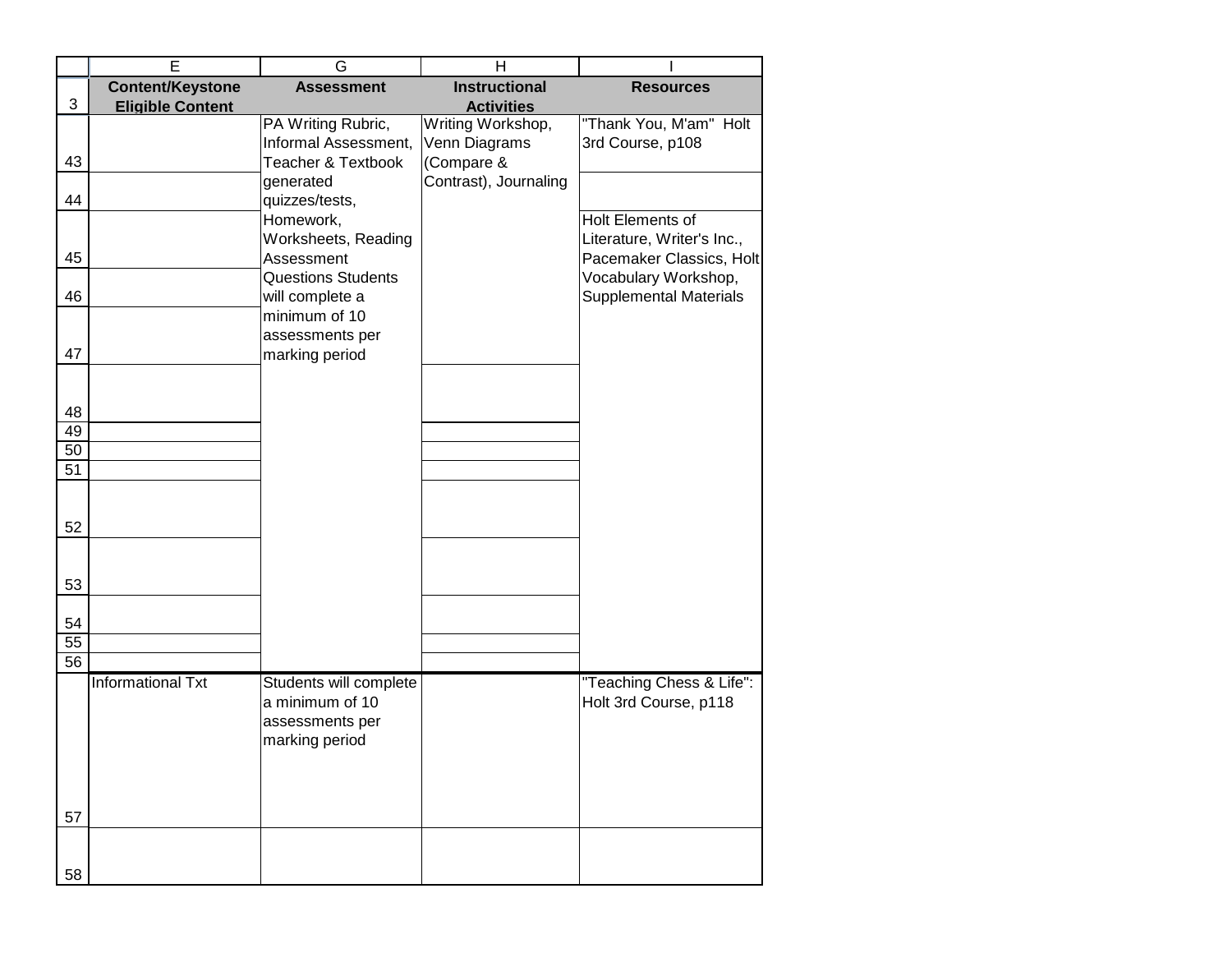|            | $\overline{E}$          | G                           | H                    |                           |
|------------|-------------------------|-----------------------------|----------------------|---------------------------|
|            | <b>Content/Keystone</b> | <b>Assessment</b>           | <b>Instructional</b> | <b>Resources</b>          |
| $\sqrt{3}$ | <b>Eligible Content</b> |                             | <b>Activities</b>    |                           |
|            |                         |                             |                      |                           |
| 59         |                         |                             |                      |                           |
|            |                         |                             |                      |                           |
|            |                         |                             |                      |                           |
| 60         |                         |                             |                      |                           |
|            |                         |                             |                      |                           |
|            |                         |                             |                      |                           |
| 61         |                         |                             |                      |                           |
| 62         |                         |                             |                      |                           |
|            |                         |                             |                      |                           |
| 63         |                         |                             |                      |                           |
|            |                         |                             |                      |                           |
| 64         |                         |                             |                      |                           |
| 65         |                         |                             |                      |                           |
| 66         |                         |                             |                      |                           |
|            | <b>Analyzing</b>        | Diagnostic                  | Intro to             | PowerPoint by Holt, Holt: |
|            | Narrator/Voice          | <b>&amp;Summative Tests</b> | Narrator/Voice, Ppt  | Collection 3              |
|            | L.F.2.3.6               |                             |                      |                           |
|            |                         |                             |                      |                           |
|            |                         |                             |                      |                           |
|            |                         |                             |                      |                           |
| 67         |                         |                             |                      |                           |
|            |                         |                             |                      | The Interlopers: Holt 3rd |
|            |                         |                             |                      | Course, p188              |
|            |                         |                             |                      |                           |
| 68         |                         |                             |                      |                           |
|            |                         | Students will complete      |                      |                           |
|            |                         | a minimum of 10             |                      |                           |
|            |                         | assessments per             |                      |                           |
| 69         |                         | marking period              |                      |                           |
| 70         |                         |                             |                      |                           |
|            |                         |                             |                      |                           |
|            |                         |                             |                      |                           |
| $71$       |                         |                             |                      |                           |
|            |                         |                             |                      | The Necklace: Holt 3rd    |
|            |                         |                             |                      | Course, p197              |
| 72         |                         |                             |                      |                           |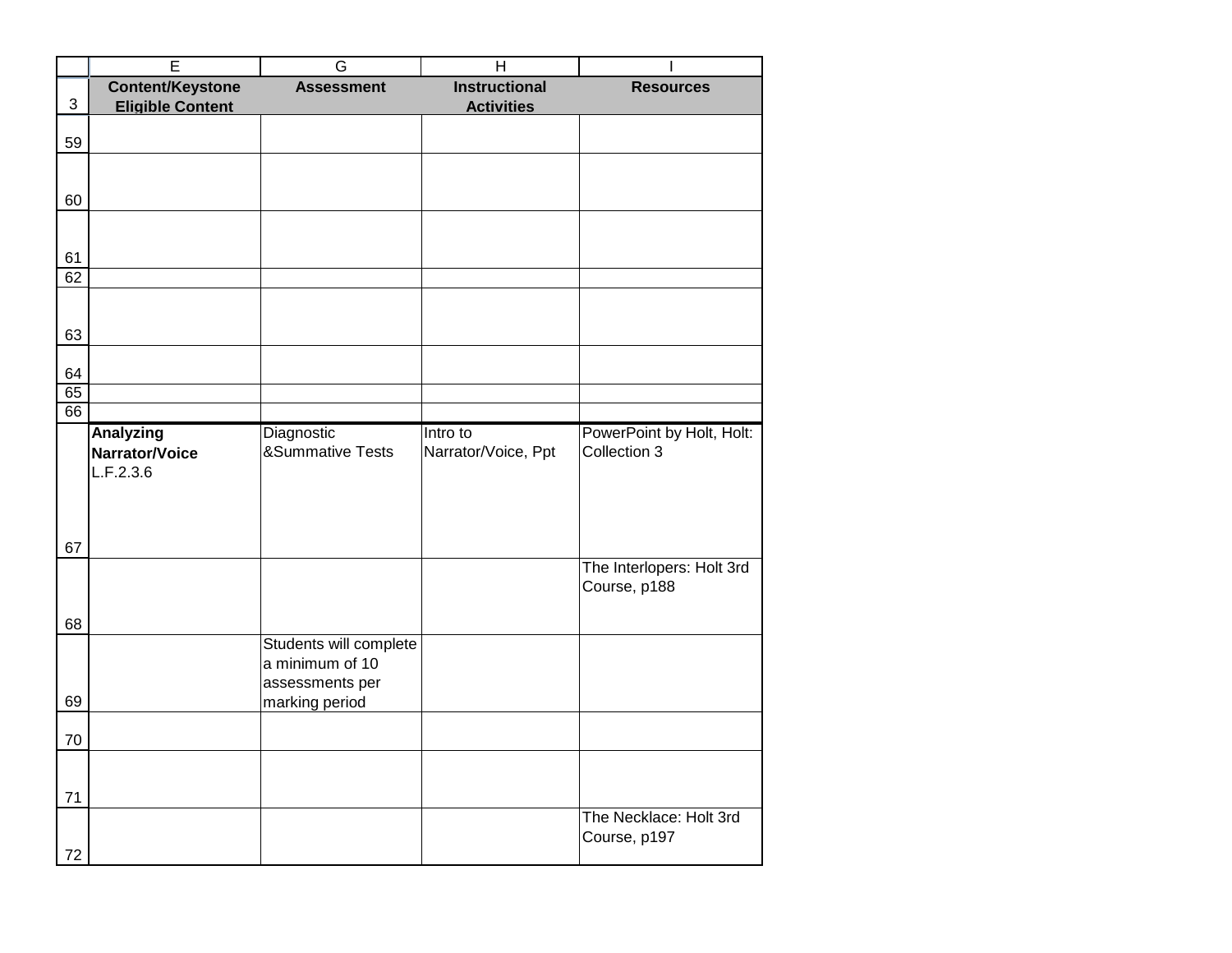|    | Ē                       | G                             | $\overline{\mathsf{H}}$ |                           |
|----|-------------------------|-------------------------------|-------------------------|---------------------------|
|    | <b>Content/Keystone</b> | <b>Assessment</b>             | <b>Instructional</b>    | <b>Resources</b>          |
| 3  | <b>Eligible Content</b> |                               | <b>Activities</b>       |                           |
|    |                         | <b>Written Literature</b>     | Open Response           | Holt Elements of          |
|    |                         | Response, Teacher &           | Questions, Teacher      | Literature, Pacemaker     |
| 73 |                         | Textbook generated            | guided discussion,      | Classics, Holt Vocabulary |
|    |                         | quizzes & tests,              | Note-taking, Oral &     | Workshop, Supplemental    |
| 74 |                         | Homework,                     | Silent Reading,         | <b>Materials</b>          |
|    |                         | Worksheets, Reading           | Journaling              |                           |
|    |                         | Assessment                    |                         |                           |
|    |                         | Questions                     |                         |                           |
|    |                         |                               |                         |                           |
| 75 |                         |                               |                         |                           |
|    |                         |                               |                         |                           |
|    |                         |                               |                         |                           |
|    |                         |                               |                         |                           |
| 76 |                         |                               |                         |                           |
|    |                         |                               |                         |                           |
|    |                         |                               |                         |                           |
| 77 |                         |                               |                         |                           |
| 78 |                         |                               |                         |                           |
| 79 |                         |                               |                         |                           |
| 80 |                         |                               |                         |                           |
|    | <b>Comparing Themes</b> | Diagnostic                    | Intro to Theme, Ppt     | PowerPoint by Holt, Holt: |
|    | L.F.2.3.4               | <b>&amp;Summative Tests</b>   |                         | Collection 4              |
|    |                         |                               |                         |                           |
|    |                         |                               |                         |                           |
|    |                         |                               |                         |                           |
|    |                         |                               |                         |                           |
| 81 |                         |                               |                         |                           |
|    |                         | Students will complete        |                         | "The Sniper", Holt 3rd    |
|    |                         | a minimum of 10               |                         | Course, pgs261-269        |
|    |                         | assessments per               |                         |                           |
| 82 |                         | marking period                |                         |                           |
|    |                         |                               |                         |                           |
|    |                         |                               |                         |                           |
| 83 |                         |                               |                         | "The Freedom Writers"     |
|    |                         | PA Writing Rubric,            | Venn Diagrams, Oral     |                           |
| 84 |                         | <b>Teacher &amp; Textbook</b> | & Silent Reading,       | "Through the Tunnel"      |
|    |                         | generated                     | <b>Teacher Guided</b>   |                           |
|    |                         | quizzes/tests,                | Discussions,            |                           |
| 85 |                         |                               |                         | "A Christmas Carol"       |
|    |                         | Homework,                     | Journaling, Writer's    |                           |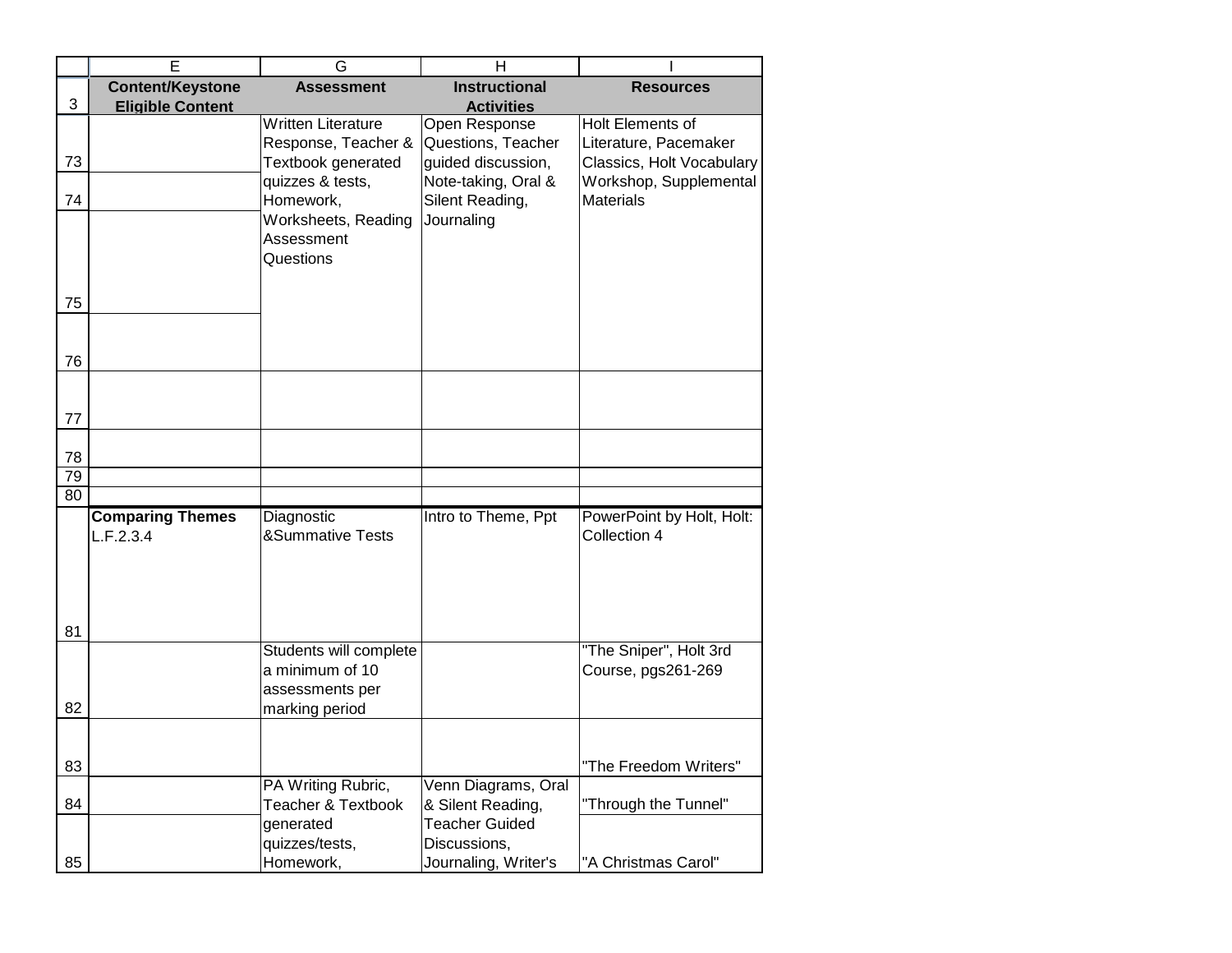|                 | $\overline{E}$           | G                      | $\overline{H}$       |                                               |
|-----------------|--------------------------|------------------------|----------------------|-----------------------------------------------|
|                 | <b>Content/Keystone</b>  | <b>Assessment</b>      | <b>Instructional</b> | <b>Resources</b>                              |
| $\sqrt{3}$      | <b>Eligible Content</b>  |                        | <b>Activities</b>    |                                               |
|                 |                          | Worksheets, Reading    | Workshop             | "The Boy in Blue-Striped                      |
|                 |                          | Assessment             |                      | PJ's                                          |
| 86              |                          | Questions              |                      |                                               |
| $\overline{87}$ |                          |                        |                      |                                               |
|                 |                          |                        |                      |                                               |
| 88              |                          |                        |                      |                                               |
| 89              |                          |                        |                      |                                               |
|                 |                          |                        |                      |                                               |
|                 |                          |                        |                      |                                               |
| 90              |                          |                        |                      |                                               |
|                 |                          |                        |                      |                                               |
| 91              |                          |                        |                      |                                               |
|                 |                          |                        |                      |                                               |
| 92              |                          |                        |                      | Holt Vocab Workshop,                          |
|                 |                          |                        |                      | Pacemaker Classics &                          |
| 93              |                          |                        |                      | <b>Supplemental Materials</b>                 |
|                 | <b>Informational Txt</b> | Rubric for group       | To read and discuss  | "A Country Divided" w/                        |
|                 |                          | participation          | "theme" across       | "One Belfast Boy", Holt                       |
|                 |                          |                        | genres               | 3rd Course, pgs281-285                        |
|                 |                          |                        |                      |                                               |
|                 |                          |                        |                      |                                               |
| 94              |                          |                        |                      |                                               |
|                 |                          |                        |                      |                                               |
|                 |                          |                        |                      |                                               |
|                 |                          |                        |                      |                                               |
|                 |                          |                        |                      |                                               |
|                 |                          |                        |                      |                                               |
|                 |                          |                        |                      | "What will Happen to Me                       |
| 95              |                          |                        |                      | Now?", Luncia Gamzer<br>(Supplemental Source) |
|                 |                          | Students will complete |                      |                                               |
|                 |                          | a minimum of 10        |                      |                                               |
|                 |                          | assessments per        |                      |                                               |
| 96              |                          | marking period         |                      |                                               |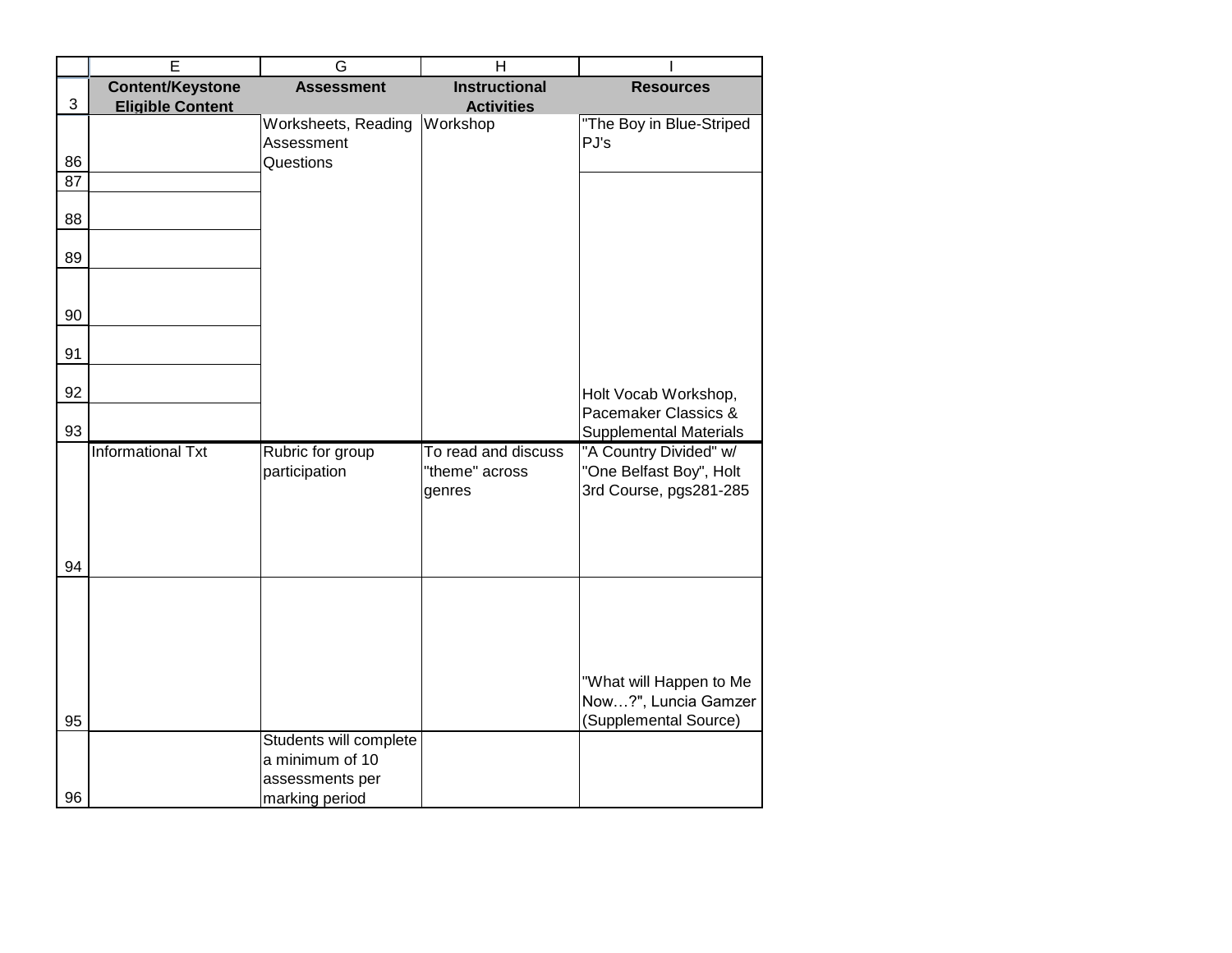|            | E                       | G                 | H                    |                                                                              |
|------------|-------------------------|-------------------|----------------------|------------------------------------------------------------------------------|
|            | <b>Content/Keystone</b> | <b>Assessment</b> | <b>Instructional</b> | <b>Resources</b>                                                             |
| $\sqrt{3}$ | <b>Eligible Content</b> |                   | <b>Activities</b>    |                                                                              |
|            |                         |                   |                      |                                                                              |
|            |                         |                   |                      |                                                                              |
| 97         |                         |                   |                      |                                                                              |
|            |                         |                   |                      | "An American Story", Holt<br>3rd Course, pgs311-317                          |
| 98         |                         |                   |                      |                                                                              |
| 99         |                         |                   |                      |                                                                              |
| 100        |                         |                   |                      |                                                                              |
|            |                         |                   |                      |                                                                              |
| 101        |                         |                   |                      |                                                                              |
| 102        |                         |                   |                      |                                                                              |
| 103        |                         |                   |                      | A Warm, Clear Day in<br>Dallas*Address to                                    |
| 104        |                         |                   |                      | Congress, Nov 27, 1963*<br>Students React to Pres.<br>Kennedy's Death, 3rdC, |
|            |                         |                   |                      | pgs674-685                                                                   |
|            |                         |                   |                      |                                                                              |
| 105        |                         |                   |                      |                                                                              |
|            |                         |                   |                      |                                                                              |
| 106        |                         |                   |                      |                                                                              |
|            |                         |                   |                      |                                                                              |
| 107        |                         |                   |                      |                                                                              |
| 108        |                         |                   |                      |                                                                              |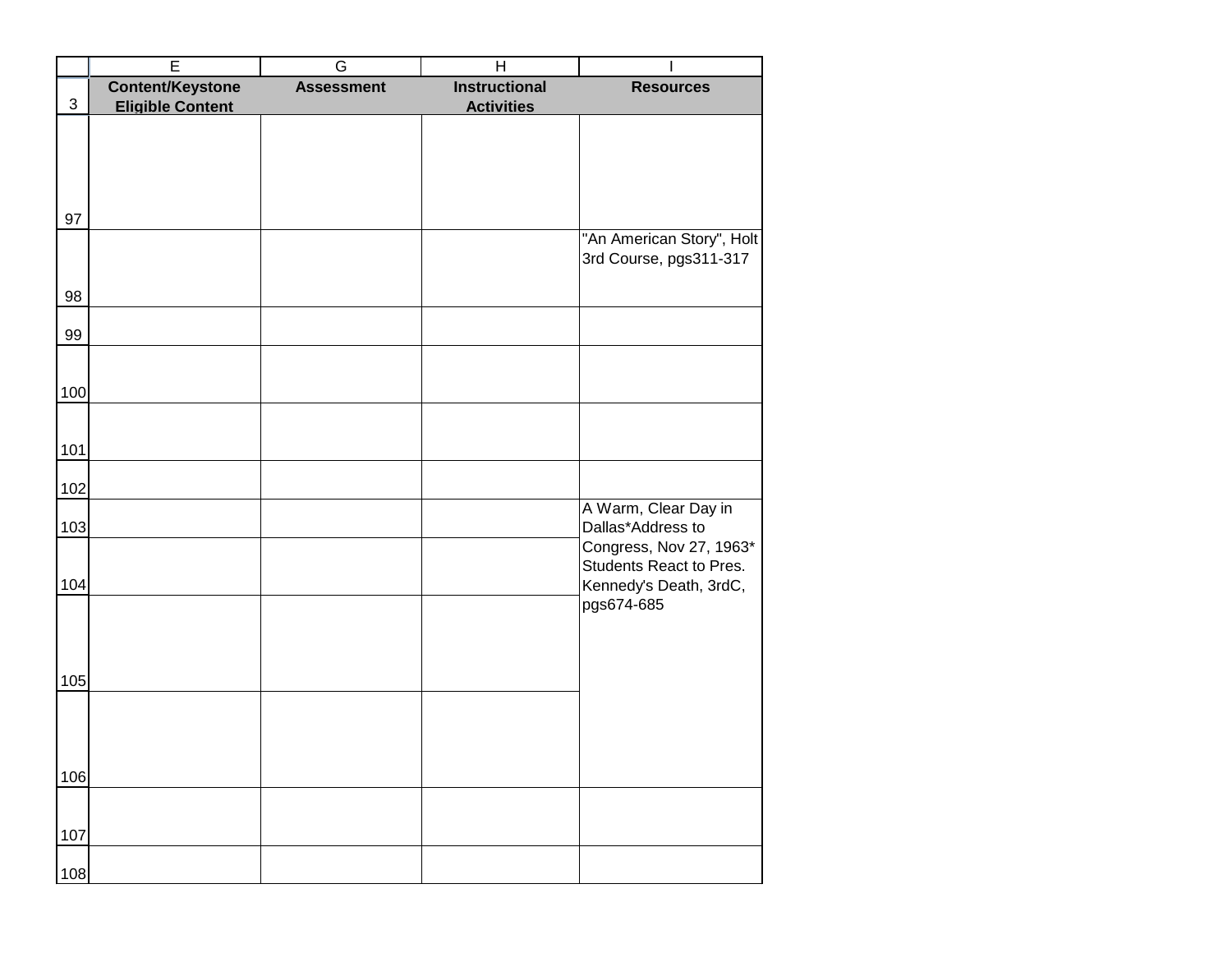|     | E                            | G                                         | H                      |                           |
|-----|------------------------------|-------------------------------------------|------------------------|---------------------------|
|     | <b>Content/Keystone</b>      | <b>Assessment</b>                         | <b>Instructional</b>   | <b>Resources</b>          |
| 3   | <b>Eligible Content</b>      |                                           | <b>Activities</b>      |                           |
|     |                              |                                           |                        |                           |
| 109 |                              |                                           |                        |                           |
| 110 |                              |                                           |                        |                           |
|     | <b>Irony &amp; Ambiquity</b> | Diagnostic                                | Intro to Irony &       | PowerPoint by Holt, Holt: |
|     | L.F.2.5.1                    | <b>&amp;Summative Tests</b>               | Ambiquity              | Collection 5              |
|     |                              |                                           |                        |                           |
| 111 |                              | Students will complete                    |                        | "Lady or the Tiger", Holt |
|     |                              | a minimum of 10                           |                        | 3rd Course                |
|     |                              | assessments per                           |                        |                           |
| 112 |                              | marking period                            |                        |                           |
|     |                              |                                           |                        | "Poison", Holt 3rd Course |
|     |                              |                                           |                        |                           |
| 113 |                              |                                           |                        |                           |
|     |                              | Informal Assessment,                      | Oral & Silent Reading, | "August Heat", Holt 3rd   |
|     |                              | Homework, Teacher & Teacher Guided        |                        | Course.                   |
| 114 |                              | Textbook generated                        | Discussion, Note-      |                           |
|     |                              | quizzes/tests, Reading taking, Journaling |                        |                           |
|     |                              | Assessment                                |                        |                           |
| 115 |                              | Questions, Written                        |                        |                           |
|     |                              | Literature Response,                      |                        |                           |
| 116 |                              | <b>Writing Portfolios</b>                 |                        |                           |
|     |                              |                                           |                        | <b>Holt Vocabulary</b>    |
|     |                              |                                           |                        | Workshop, Pacemaker       |
|     |                              |                                           |                        | Classics, Supplemental    |
|     |                              |                                           |                        | <b>Materials</b>          |
| 117 |                              |                                           |                        |                           |
|     | <b>Outlining Skills</b>      | <b>Completed Outline</b>                  |                        | Pacemaker: United         |
|     |                              |                                           |                        | States History, Chapt 22: |
|     |                              |                                           |                        | A World at War            |
| 118 |                              |                                           |                        |                           |
| 119 |                              |                                           |                        |                           |
|     |                              |                                           |                        |                           |
| 120 |                              |                                           |                        |                           |
| 121 |                              |                                           |                        |                           |
|     |                              |                                           |                        |                           |
| 122 |                              |                                           |                        |                           |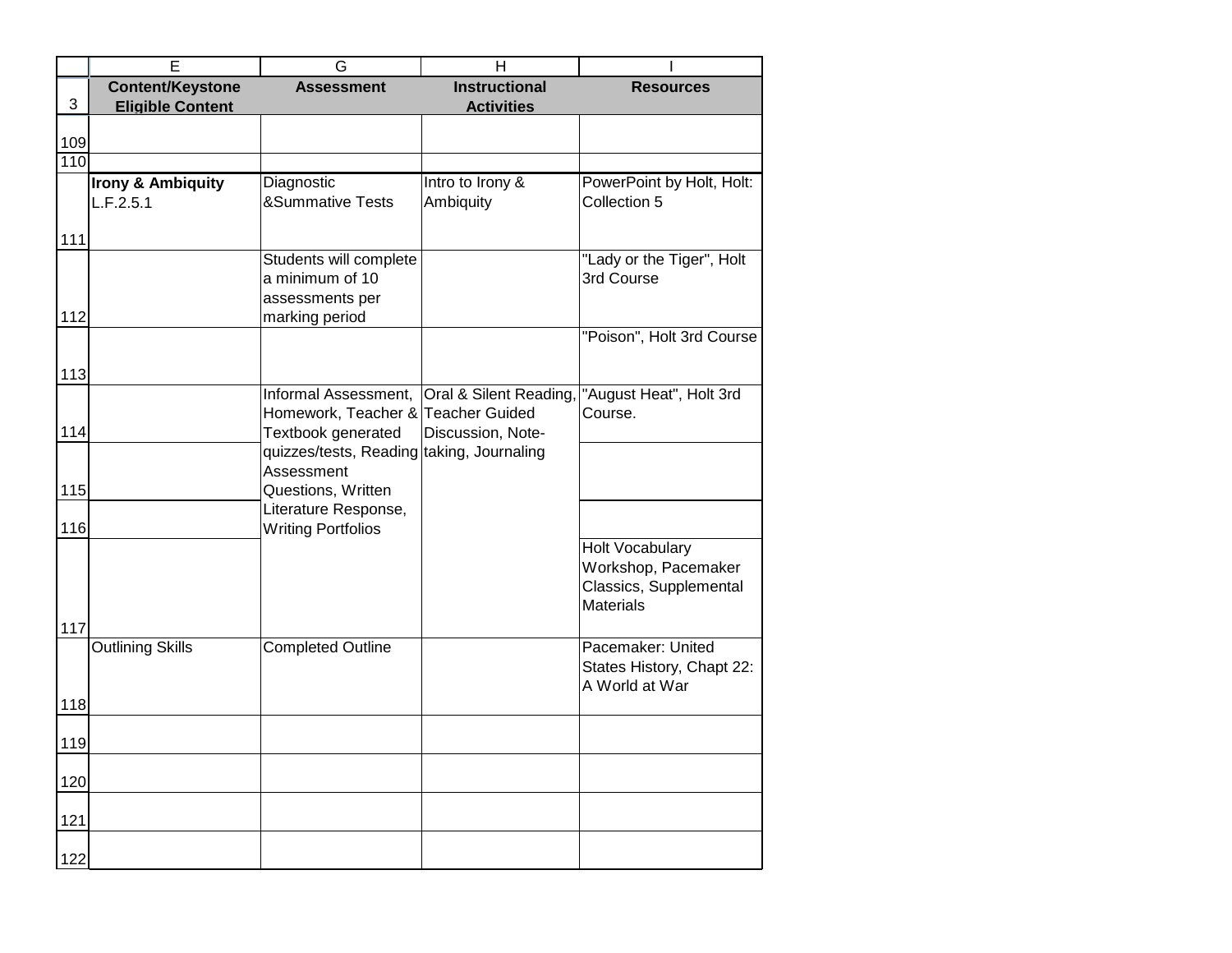|     | Е                          | G                                                   | н                     |                                                   |
|-----|----------------------------|-----------------------------------------------------|-----------------------|---------------------------------------------------|
|     | <b>Content/Keystone</b>    | <b>Assessment</b>                                   | <b>Instructional</b>  | <b>Resources</b>                                  |
| 3   | <b>Eligible Content</b>    |                                                     | <b>Activities</b>     |                                                   |
|     |                            |                                                     |                       |                                                   |
|     |                            |                                                     |                       |                                                   |
| 123 |                            |                                                     |                       |                                                   |
|     |                            |                                                     |                       |                                                   |
| 124 |                            |                                                     |                       |                                                   |
| 125 |                            |                                                     |                       |                                                   |
| 126 |                            |                                                     |                       |                                                   |
|     | <b>Analyzing Poetry</b>    | Diagnostic                                          | Intro to Poetry, Ppt  | PowerPoint by Holt, Holt:                         |
|     | L.F.2.5.2, L.F.2.5.1,      | <b>&amp;Summative Tests</b>                         |                       | Collection 7                                      |
|     | L.F.2.2.4                  |                                                     |                       |                                                   |
| 127 |                            |                                                     |                       |                                                   |
|     |                            |                                                     |                       |                                                   |
| 128 |                            |                                                     |                       |                                                   |
|     |                            | PA Writing Rubric,<br><b>Teacher &amp; Textbook</b> | Write personal poem,  | "Sarah Cynthia Sylvia                             |
|     |                            |                                                     | Listening & Analyzing | Stout", "Flowers", "The                           |
|     |                            | generated                                           | music lyrics, Oral &  | Walrus & Carpenter",                              |
|     |                            | quizzes/tests/assignm                               | Silent Reading,       | "Onomatopoeia", "Willow                           |
|     |                            | ents, Reading                                       | Journaling            | & Ginkgo", "The Bells", "I                        |
|     |                            | Assessment                                          |                       | know why the caged bird                           |
|     |                            | Questions, Writing                                  |                       | sings", "Apple Picking",                          |
|     |                            | Portfolio, Poetry                                   |                       | "Stopping by the Woods                            |
|     |                            | Analysis                                            |                       | on a Snowy Evening",                              |
|     |                            |                                                     |                       |                                                   |
| 129 |                            |                                                     |                       |                                                   |
|     |                            | Students will complete                              |                       |                                                   |
|     |                            | a minimum of 10                                     |                       | "Up-Hill", "Myself",<br>"Grass", "The Sea", "The  |
|     |                            | assessments per                                     |                       |                                                   |
|     |                            | marking period                                      |                       | Listeners", "Our Mom's a<br>Real Nice Mom but She |
|     |                            |                                                     |                       |                                                   |
|     |                            |                                                     |                       | Can't Cook", "Miniver                             |
| 130 |                            |                                                     |                       | Cheevy", "Annabel Lee"<br><b>Holt Vocabulary</b>  |
|     |                            |                                                     |                       |                                                   |
|     |                            |                                                     |                       | Workshop, Pacemaker                               |
|     |                            |                                                     |                       | Classics, Measuring Up,                           |
| 131 |                            |                                                     |                       | & Supplemental Materials                          |
| 132 |                            |                                                     |                       |                                                   |
|     | <b>Analyzing Symbolism</b> | Diagnostic                                          | Intro to Symbolism &  | PowerPoint by Holt, Holt:                         |
|     | & Allegory L.F.2.5.1,      | &Summative Tests                                    | Allegory, Ppt         | Collection                                        |
|     |                            |                                                     |                       |                                                   |
| 133 |                            |                                                     |                       |                                                   |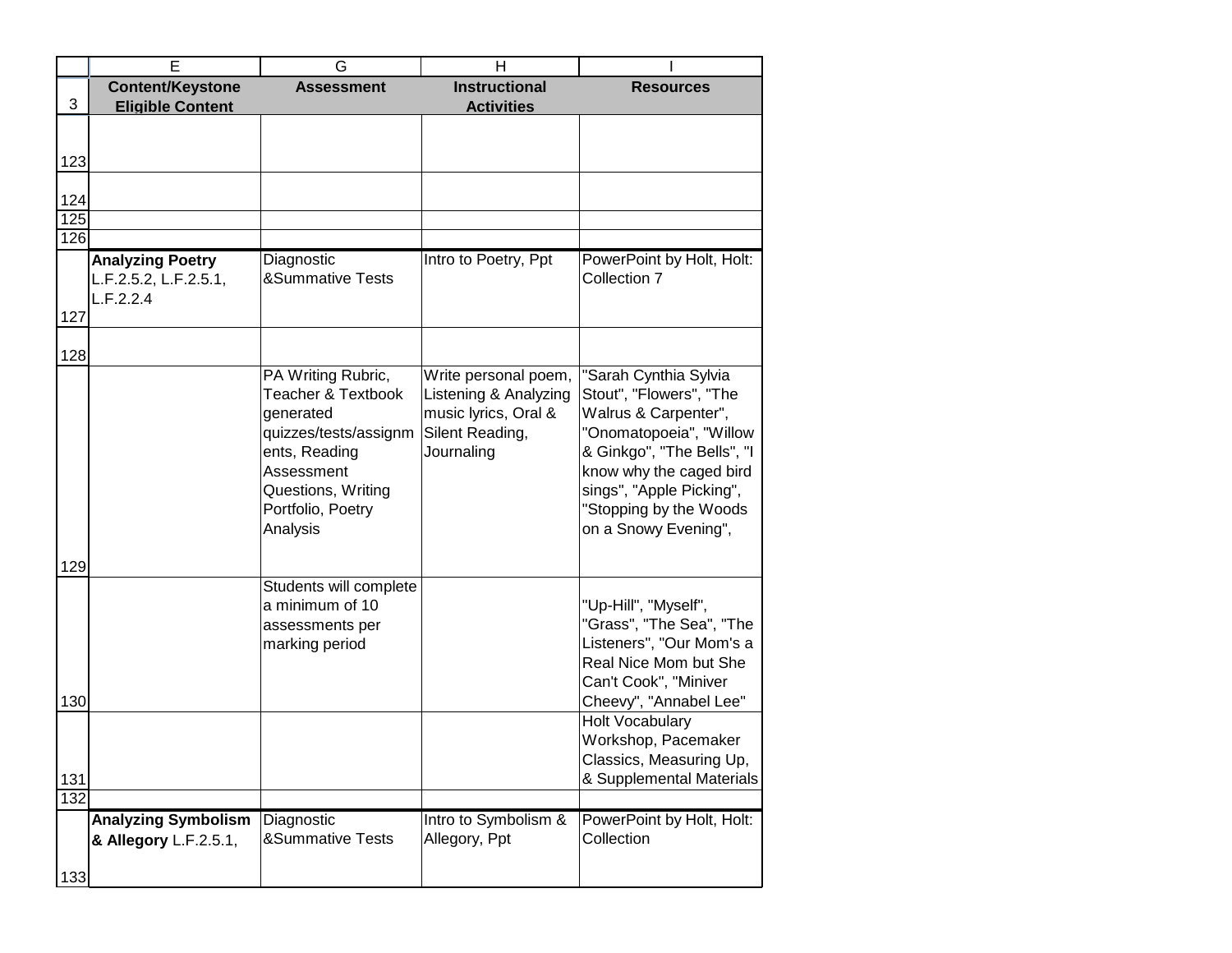|     | Е                         | G                             | H                      |                           |
|-----|---------------------------|-------------------------------|------------------------|---------------------------|
|     | <b>Content/Keystone</b>   | <b>Assessment</b>             | <b>Instructional</b>   | <b>Resources</b>          |
| 3   | <b>Eligible Content</b>   |                               | <b>Activities</b>      |                           |
|     |                           | Informal Assessment,          | Graphing, Chart        | "The Osage Tree",         |
|     |                           | <b>Teacher &amp; Textbook</b> | building and analysis, | "The Scarlet Ibis"        |
| 134 |                           | generated                     | Create an              |                           |
|     |                           | quizzes/tests,                | advertisement,         |                           |
|     |                           | Homework,                     | Journaling             |                           |
| 135 |                           | Worksheets, Speech            |                        |                           |
|     |                           | Analysis                      |                        | <b>Holt Vocabulary</b>    |
|     |                           |                               |                        | Workshop, Pacemaker       |
|     |                           |                               |                        |                           |
|     |                           |                               |                        | Classics, Supplemental    |
|     |                           |                               |                        | Materials & Measuring     |
| 136 |                           |                               |                        | Up                        |
|     |                           |                               |                        |                           |
| 137 |                           |                               |                        |                           |
|     |                           |                               |                        |                           |
|     |                           |                               |                        |                           |
|     |                           |                               |                        |                           |
| 138 |                           |                               |                        |                           |
| 139 |                           |                               |                        |                           |
|     |                           | Students will complete        |                        |                           |
|     |                           | a minimum of 10               |                        |                           |
|     |                           | assessments per               |                        |                           |
|     |                           | marking period                |                        |                           |
|     |                           |                               |                        |                           |
| 140 |                           |                               |                        |                           |
|     | <b>Informational Text</b> | Completed                     | Investigation of the   | "Where I Find My          |
|     |                           | worksheets and group          | author's purpose       | Heroes", Holt 3rd Course, |
|     |                           | participation rubric          | through reading,       | pgs818-820                |
|     |                           |                               | analyzing &            |                           |
|     |                           |                               | discussing magazine    |                           |
| 141 |                           |                               | articles.              |                           |
|     |                           |                               |                        | "Heroes with Solid Feet", |
|     |                           |                               |                        | Holt 3rd Course, pgs821-  |
| 142 |                           |                               |                        | 825                       |
|     |                           |                               |                        |                           |
|     |                           |                               |                        |                           |
| 143 |                           |                               |                        |                           |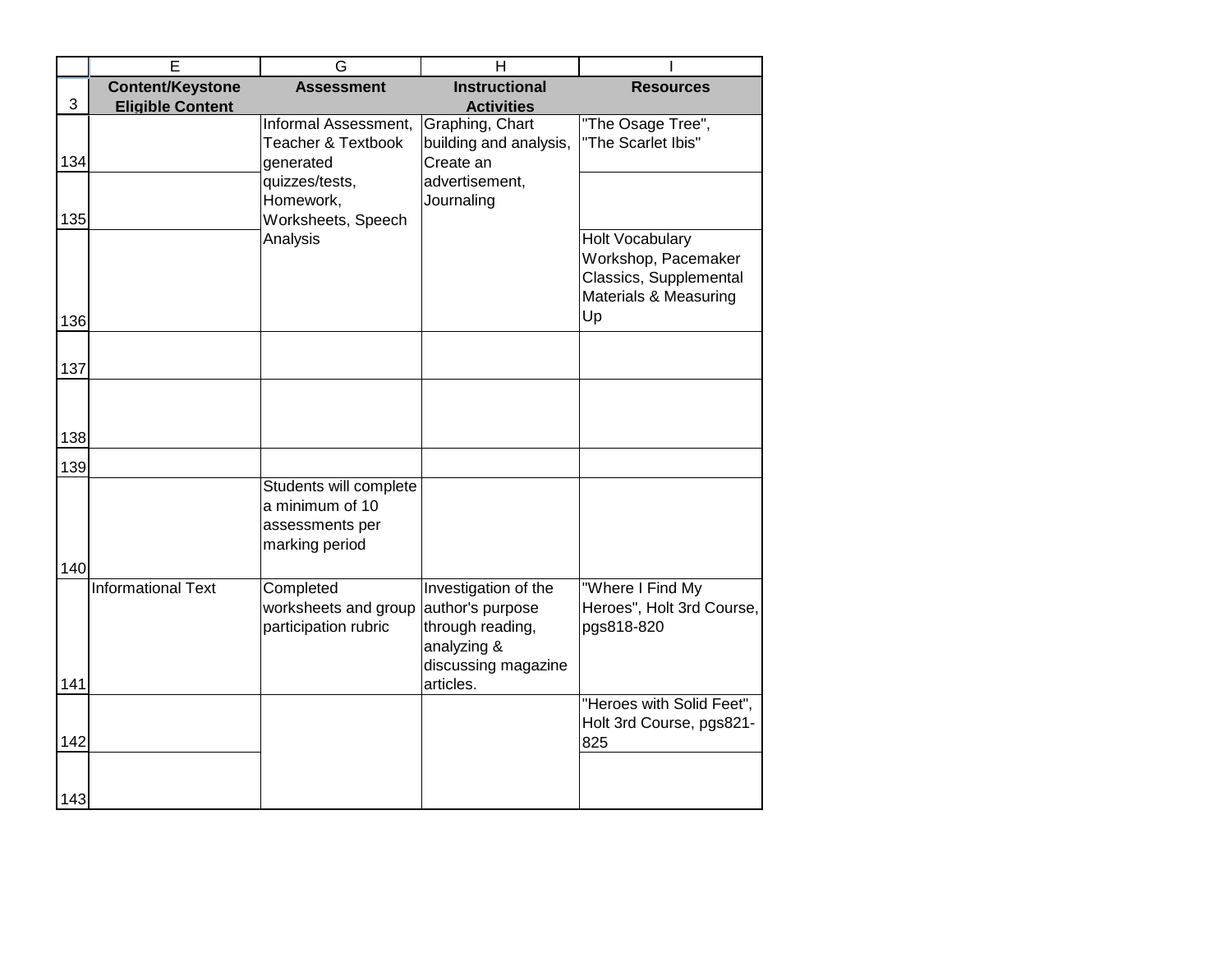|     | E                       | G                                 | H                          |                                   |
|-----|-------------------------|-----------------------------------|----------------------------|-----------------------------------|
|     | <b>Content/Keystone</b> | <b>Assessment</b>                 | <b>Instructional</b>       | <b>Resources</b>                  |
| 3   | <b>Eligible Content</b> |                                   | <b>Activities</b>          |                                   |
|     |                         |                                   |                            |                                   |
|     |                         |                                   |                            |                                   |
|     |                         |                                   |                            |                                   |
|     |                         |                                   |                            |                                   |
|     |                         |                                   |                            |                                   |
|     |                         |                                   |                            |                                   |
| 144 |                         |                                   |                            |                                   |
|     |                         |                                   |                            |                                   |
|     |                         |                                   |                            |                                   |
|     |                         |                                   |                            |                                   |
| 145 |                         |                                   |                            |                                   |
| 146 |                         |                                   |                            |                                   |
| 147 |                         |                                   |                            |                                   |
| 148 |                         |                                   |                            |                                   |
| 149 |                         |                                   |                            |                                   |
| 150 |                         |                                   |                            |                                   |
|     |                         | Students will complete            |                            | Shakespeare's "Romeo &            |
|     |                         | a minimum of 10                   |                            | Juliet", Pacemaker                |
|     |                         | assessments per                   |                            | Classics.                         |
| 151 |                         | marking period                    |                            |                                   |
| 152 |                         |                                   |                            |                                   |
|     | Novel/Drama L.F.2.4.1   | Diagnostic                        | Intro to Novel, Ppt        | PowerPoint by Holt                |
|     |                         | <b>&amp;Summative Tests</b>       |                            |                                   |
|     |                         |                                   |                            |                                   |
| 153 |                         |                                   |                            |                                   |
|     |                         | <b>Written Literature</b>         | Open Response              | Arthurian Legends                 |
|     |                         | Response, Teacher &               | Questions, Teacher         |                                   |
| 154 |                         | Textbook generated                | <b>Guided Discussions,</b> |                                   |
| 155 |                         | tests/quizzes,                    | Note taking, Oral &        |                                   |
| 156 |                         | Homework,                         | Silent Reading,            |                                   |
|     |                         | Worksheets, Reading<br>Assessment | Journaling                 | "The Sword in the Stone"          |
| 157 |                         |                                   |                            |                                   |
| 158 |                         | Questions, Writing<br>Portfolio   | Read adapted version       | "The Gathering of the<br>Knights" |
|     |                         |                                   | Read adapted version       | "Excalibur"                       |
| 159 |                         |                                   |                            |                                   |
|     |                         |                                   |                            |                                   |